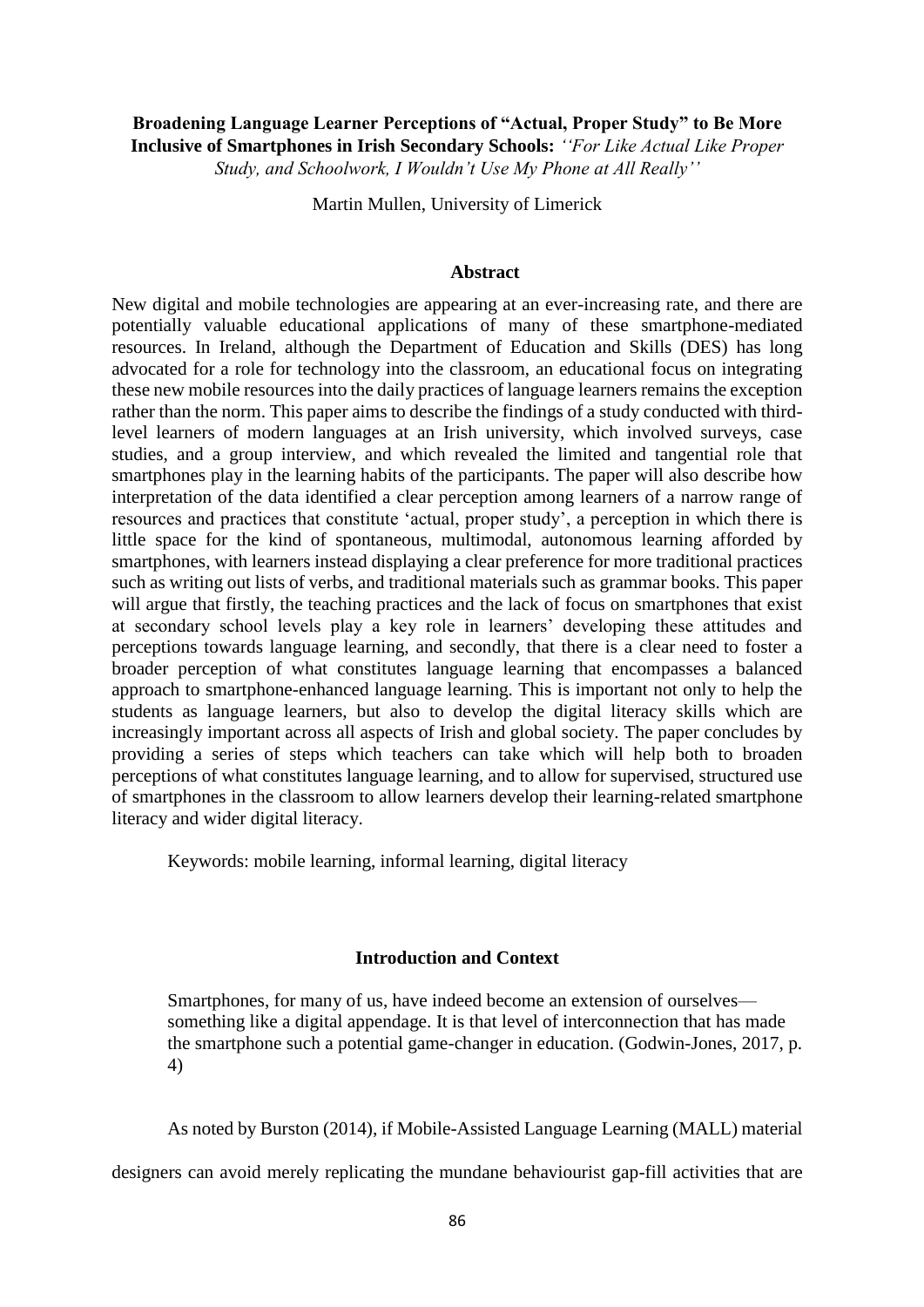reminiscent of early Computer-Assisted Language Learning (CALL), and fully embrace the unique affordances of smartphones as language-learning devices, smartphones can have a valuable role to play in language learning. These affordances include greater flexibility in learning (Grant, 2019), more opportunity for short periods of spontaneous learning (Pegrum, 2014), and the ability to use smartphones in tandem with other devices and resources "to create learning experiences across time and space" (Lai and Zheng, 2018, p. 299). In contrast to laptops and tablet computers, which are the devices of choice in the classroom (Sung et al., 2016), smartphones can have a central role in developing learner agency outside the classroom to regularly access relevant information and construct personalised learning experiences for themselves (Godwin-Jones, 2020).

However, despite the learning affordances of smartphones, and notwithstanding the aforementioned optimism of Robert Godwin-Jones, it remains the case that, while smartphones and social media have become normalised in the everyday lives of our learners outside the classroom, learning via these platforms "has not become normalized or fully integrated into formal language teaching as predicted" (Reinhardt, 2020, p. 235). This paper will firstly briefly outline the history and context of technology and smartphones in Irish education, with a particular focus on the use of smartphones for learning at secondary level, as it is from this formative environment that students arrive at universities. The paper will then describe a study at an Irish university that exemplifies the extent to which the languagelearning potential of smartphones remains underexploited, and the devices unintegrated into language classrooms. The paper will finish by offering a series of practical steps designed to make this integration more achievable and palatable for language teachers not just at university but also secondary level, where teaching methods and use of technology, whether innovative or traditional, can shape student learning behaviours (Cosgrove et al., 2014).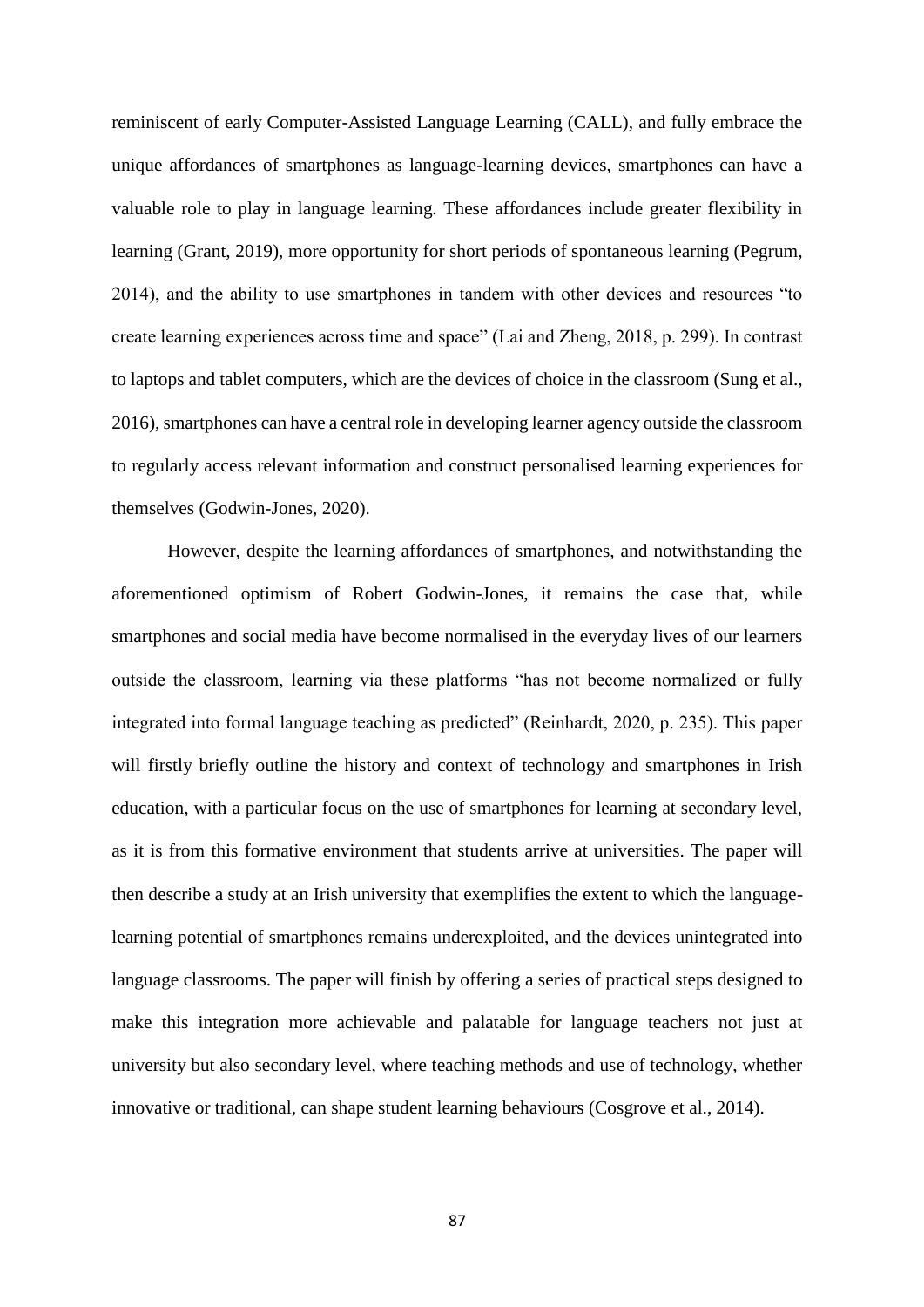#### **History of Technology in Irish Education**

Efforts to integrate technology into Irish schools can be traced back as least as far as the 'Schools I.T. 2000' initiative (Department of Education and Science, 2000), the 2001 'Blueprint for the Future of ICT in Irish Education'(National Centre for Technology in Education, 2000) and the 2005 'Broadband for Schools. programme' (Department of Education and Science, 2005). Rollout of high-speed internet began in 2010 and at the time of writing, 100Mbps high speed internet is available at 99.97% of Ireland's 4000 primary and post-primary schools (HEAnet, 2019).

In conjunction with these technological advances have come changes to the curriculum which focus on the roles that the internet and technology can play not only in the classroom but in the lives of young people. Presently, at both primary and secondary level, the emphasis on internet activity is primarily on online safety, and a number of websites and booklets are available with this focus at both primary (HTML Heroes: An Introduction to the Internet, MySelfie and the Wider World) and secondary (Lockers, Be in Ctrl, *#Up2Us*) level, all of which are available for download at Webwise.ie, the DES-funded Irish Internet Safety Awareness Centre (Webwise, n.d.). Overall, there is much greater emphasis at both primary and secondary level on ensuring students are informed as to safe internet and smartphone use, rather than how they can harness the internet and mobile devices as learning resources.

While there is a natural focus on online safety, there have also been changes at DES level aiming to integrate the internet and mobile technologies into teaching and learning practices, and this goal is evident in DES publications. One such example is the Primary School Curriculum (National Council for Curriculum Assessment, 2020, p. i) which "provides children with opportunities to use modern technology to enhance their learning in all subjects", and also states that "the potential of such technology in enriching the child's learning experience is acknowledged in every area of the curriculum" (p. 74). At secondary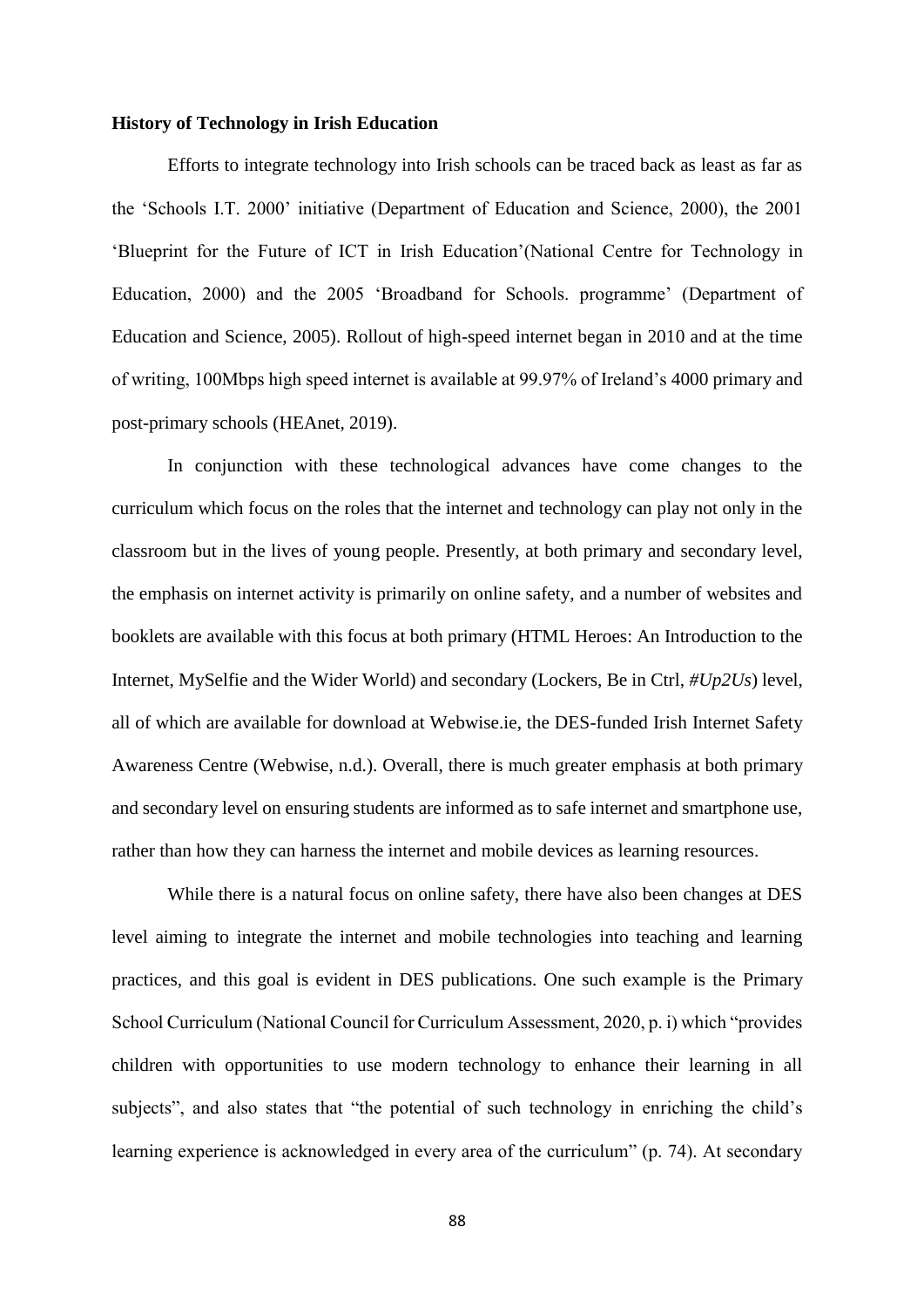level, the current Junior Cycle<sup>1</sup> curriculum contains 24 'Statements of Learning', one of which is that the student "uses technology and digital media tools to learn, communicate, work and think collaboratively and creatively in a responsible and ethical manner" (National Council for Curriculum and Assessment, 2015, p. 12)

#### **Digital Literacy in Irish Education**

**.** 

As well as a focus on the use of technology, there are also curricular changes to address the concepts of critical thinking and digital literacies. The 'Digital Strategy for Schools 2015- 2020 Enhancing Teaching Learning and Assessment', launched by the Department of Education and Skills (DES) in October 2015, provided an action plan for integrating ICT into teaching, learning, and assessment practices in schools over five years (Department of Education and Skills, 2015). A more recent DES document, the 'Statement of Strategy 2019- 2021', promotes "a learning experience attuned to the current and future needs of learners so that [students] can better navigate a complex world by delivering a step change in the development of critical thinking skills, knowledge, and competences" (Department of Education and Skills, 2019, p. 12). This focus on critical thinking skills in relation to modern technology echoes other documents such as the 'Digital Media Literacy' course for Junior Cycle learners, which aims to develop digital literacy skills and help students learn how to create, collaborate, and communicate effectively and to understand how and when digital technologies can best be used to support these processes, as well as learning how to evaluate and use or discard online content (National Council for Curriculum Assessment, 2016, p. 4)

 $1$  The Junior Cycle, three years in duration, is the first stage of the education programme for post-primary education in Ireland, culminating in the Junior Certificate exams, which mark the end of compulsory education in Ireland.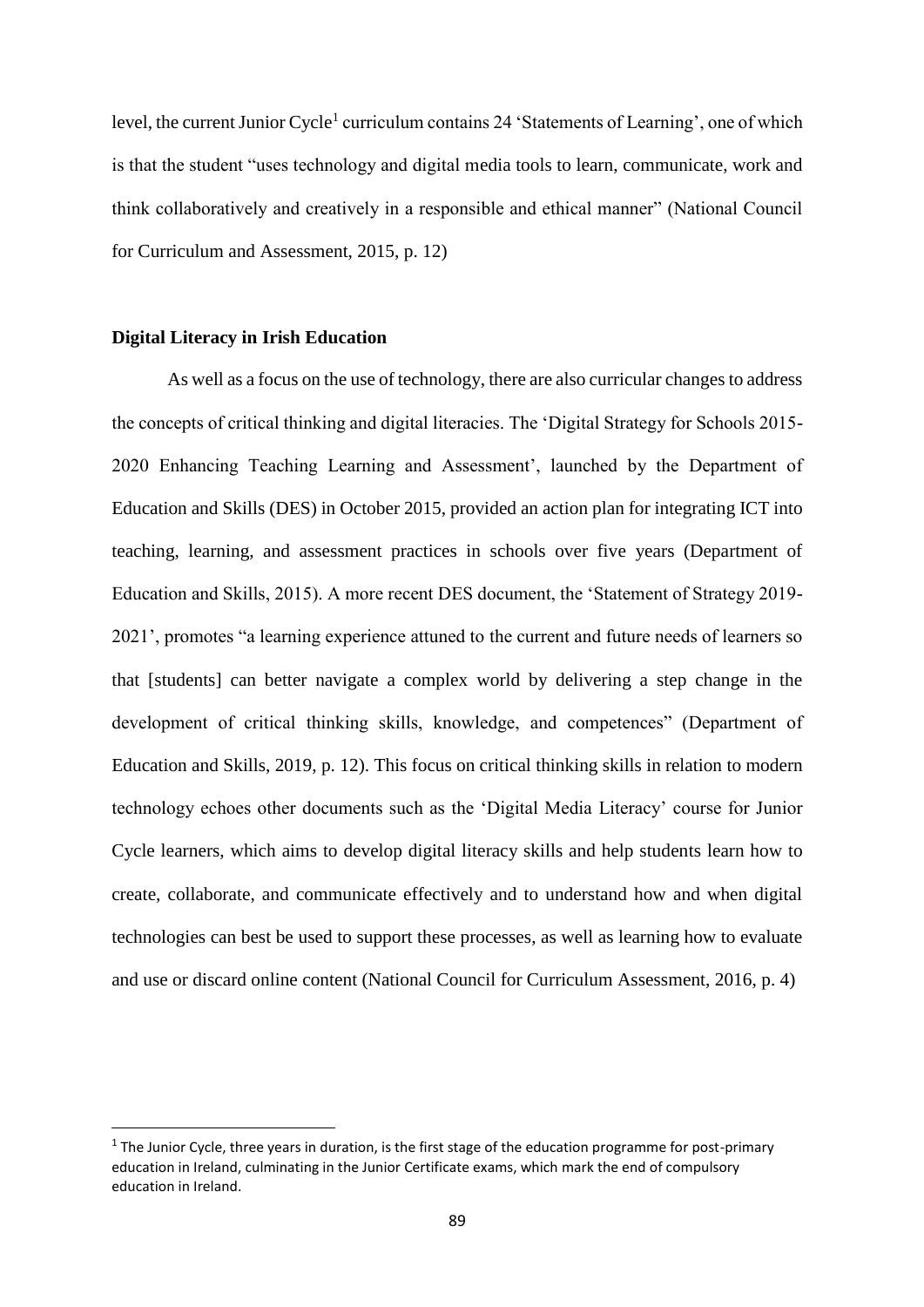#### **Unbalanced Integration of Technology**

At curricular level, there is a clear emphasis on students not only using digital tools as part of their learning activities but also becoming more conscious of the critical and digital literacies which are needed for effective use of these technologies. Nevertheless, there are some issues with this curricular approach. For instance, 'Technology' is used as an umbrella term which can encompass a range of devices and platforms although each of these devices and platforms have different functions. While the word 'technology' appears 12 times throughout the *Statement of Strategy 2019-2021*, the terms 'smartphone' or 'social media' do not appear at all. Yet, as research has shown (Sung et al., 2016), learners perceive different technologies in different ways and as having different roles and values. As the data presented later will show, it is important to recognise that laptops, tablet computers, and smartphones are both used and perceived differently by students, and curricular or classroom approaches to integration of technology must take these differences into account.

Another concern is the uneven focus on technology across Irish schools. As school policy regarding technology, including tablet computers and smartphones, is currently left to individual schools to develop as they see fit, one consequence is that "students' experience of technology at school varies hugely" (Marcus Quinn et al., 2019, p. 767). Even in schools which market themselves as 'tech-driven' or 'iPad schools', there is a lack of research into what these terms really mean and how such technology is actually integrated into teaching and learning practices at these schools (Marcus Quinn et al., 2019).

A final issue regarding ICT in the classroom is that while DES makes reference to 'technology', a majority of research and classroom practice centres on the use of laptops, and the term 'mobile technology' typically describes the use of tablet computers. There has been much less focus on the introduction of smartphones; indeed, a 2018 survey by the Irish Primary Principals' Network reported that in 61% of schools, smartphones are not allowed on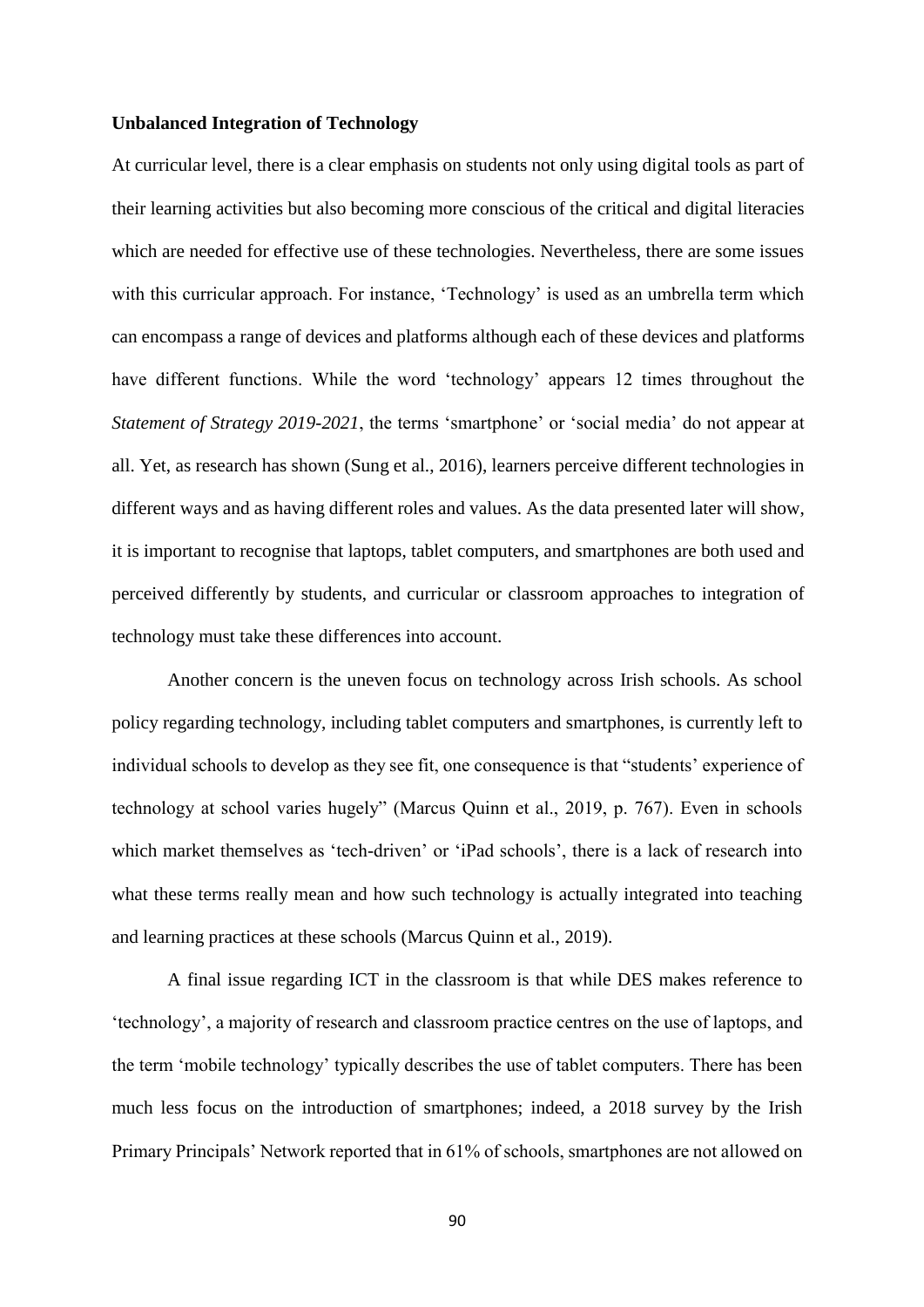school premises, and in another 38% the devices are accessible for emergency purposes only, leaving only 1% of primary schools in which learning-related use of smartphones is permitted (Irish Primary Principals' Network, 2019). While a small but growing number of secondary schools employ some kind of Bring Your Own Device approach (Marcus-Quinn et al., 2019), smartphone-based classroom activity remains very much the exception rather than the norm.

The lack of focus on smartphones might be explained by research into the cognitive impact of smartphones, which correlates earlier ownership with poorer academic achievement. One study of 8000 second class students reported that those who already owned a smartphone showed significantly lower maths and reading scores compared with nonowners (Shiel et al., 2014). Another longitudinal study tracking the development of children from ages 9 to 13 concluded that "there is a negative association between owning a mobile phone at the age of nine and academic outcomes at thirteen" (Dempsey et al., 2018, p. 10).

Moreover, even students feel they are over-exposed to smartphones. A 2018 survey of 5500 Irish second-level students found that 65% worried that they spent too much time on their smartphone and 41% believe smartphones should be banned from schools (Studyclix, 2018). Brennan and Dempsey (2018) found similar results in their study of Irish third-level students, with a majority of smartphone users reporting being more easily distracted while trying to concentrate in class. In addition, research showed Irish students are concerned about the potential for cyberbullying, with a majority of both primary and secondary school students selecting the 'serious risk' response option (Everri & Park, 2018).

#### **Third-level Research into Smartphone and Language Learning**

While the above research might seem to justify ignoring or even banning smartphones from the classroom, such a step does not actually remedy these issues. Rather than being ignored in the classroom, a carefully structured integration of smartphones into classroom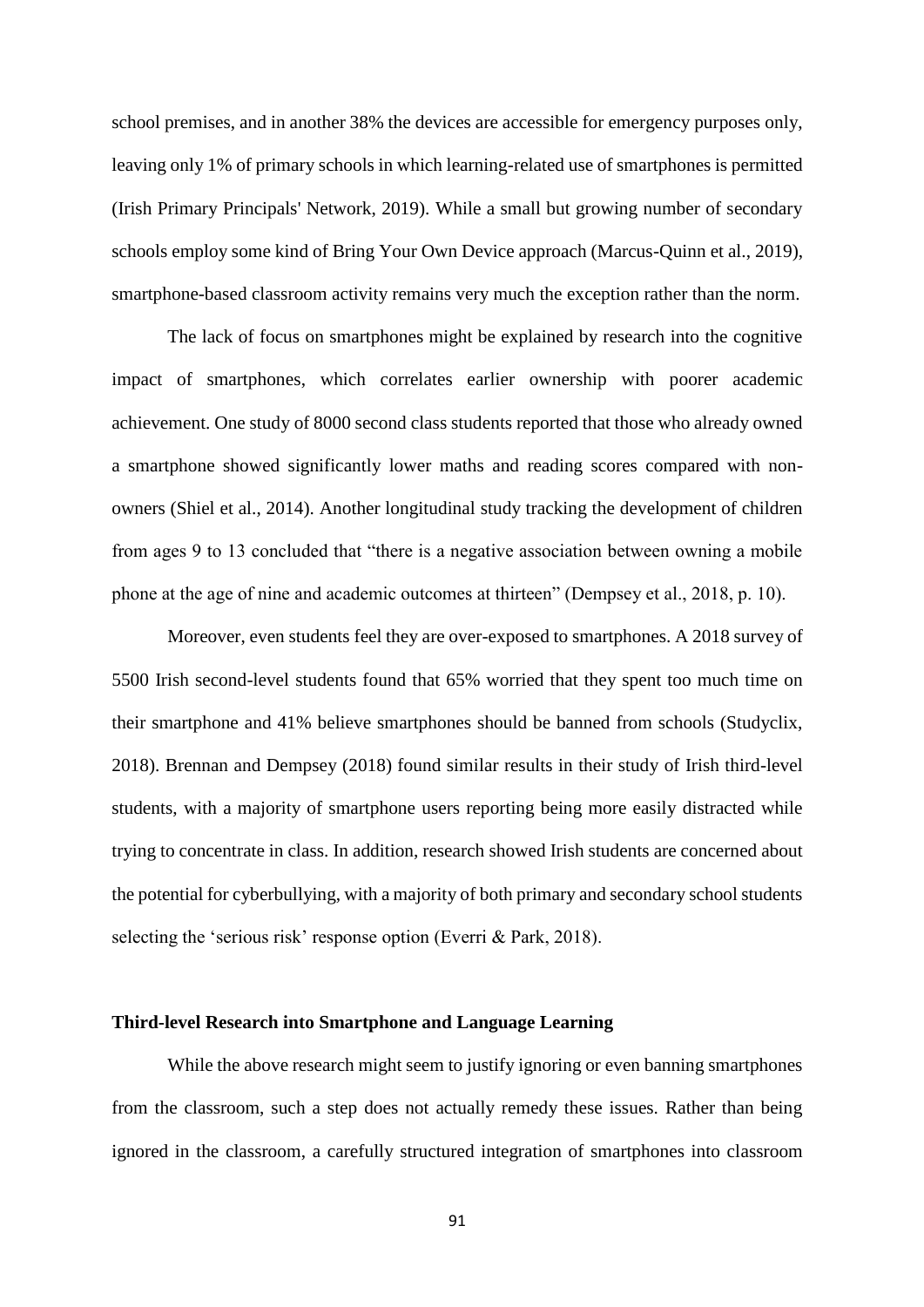activities may help learners develop the literacy to be more aware and judicious smartphone users in general (Dudeney et al., 2013), and foster a broader perception of learning which views "the classroom as only one mode in a learner's personal learning system" (Godwin-Jones, 2020, p. 8). Such integration already occurs to a limited extent within the university context, with educators exploring and promoting the effective use of smartphones for learning both inside and outside the classroom both in Ireland (Murray et al., 2020) and beyond (Lai & Zheng, 2018; Metruk, 2020). However, research investigating how learners (at any level of education) use their smartphones for independent learning is less common, either inside or outside Ireland, in comparison to studies into smartphones as language-learning devices which focus on short-term formal projects designed and delivered by the teacher (Mullen and Underwood, 2012), even though such rigidly structured, fixed limit, fixed time, teacherdelivered learning has been characterised as merely CALL on a smaller screen (Pegrum, 2014) and their design "seems to defeat the purpose of using mobile technologies at all" (Stockwell, 2008, p. 255).

The lack of literature exploring self-directed use of smartphones by language learners in the Irish context, combined with the lack of explicit focus on smartphones in the Irish second or third-level classroom, means that there is a gap in the research regarding how Irish language-learners perceive and use their smartphones as part of their learning practices. The following section will describe a study which reveals that the current uses of smartphones as language-learning devices by university students are limited and infrequent, and that the participants in question were not effective users of smartphones for learning purposes, thus highlighting the need for such classroom integration at both third and second-level education.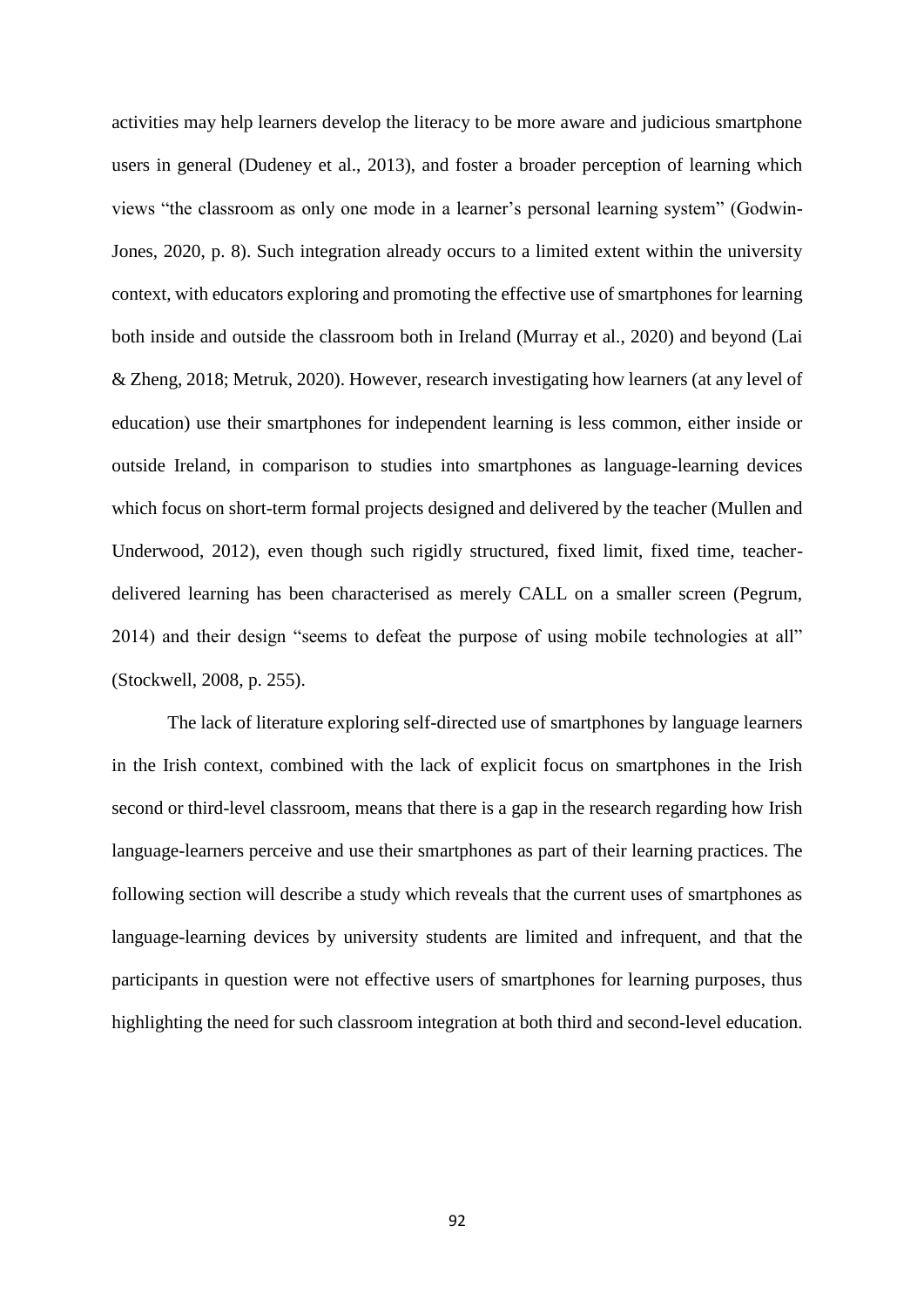#### **The Research Study**

The study was conducted with students of Modern Languages in an Irish university setting. The study aimed to contribute to our understanding of how learners use and perceive their smartphones as language-learning resources by providing insight into the ways in which a cohort of learners used and perceived their smartphones for language-learning purposes. There were 4 research questions:

- If and how do the learners currently use their mobile phones to aid their language learning?
- For what reasons are the learners likely to view a mobile phone as a useful languagelearning tool?
- For what reasons are the learners likely to be reluctant to view a mobile phone as a language-learning tool?
- To what extent do the learners view social media as potential language-learning resources?

# **Methodology**

There were three stages to the research methodology. The first stage involved a survey of undergraduate students who were studying at least one modern language as part of their broader studies (See Appendix A for a link to the survey). These students were sent an email inviting them to respond to a survey by administrative staff members within the School of Modern Languages. The survey garnered 84 responses from students who ranged in age from 18-22 and from first year to fourth year.

In the second stage, another cohort of 20 students of Modern Languages were recruited for a 2-week case study, in which they completed reports on their second language-related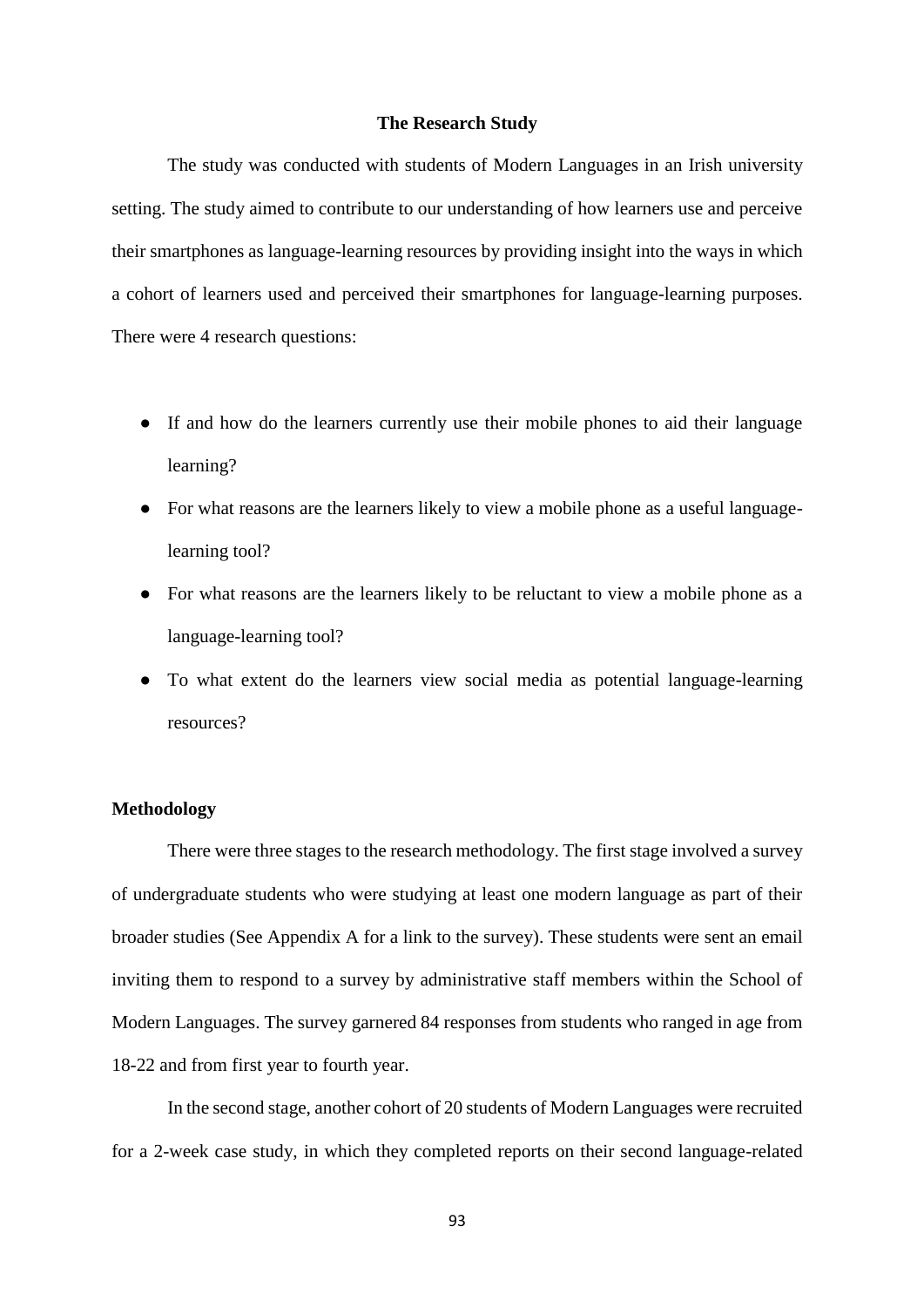encounters on their smartphone. Although the survey had invited respondents to take part in a case study, no respondents had volunteered to do so. Consequently, another email recruiting participants was sent by academic staff members within the School of Modern Languages, and 20 students volunteered to take part. Again, the 20 students included people from all student years, and Table 1 provides a breakdown of the students by gender, year, and subjects studied.

## **Table 1**

| Code            | Gender       | <b>Student Year and Subject</b>            | <b>Native</b>    | Language(s) studied       |
|-----------------|--------------|--------------------------------------------|------------------|---------------------------|
|                 |              |                                            | language         |                           |
| P <sub>1</sub>  | F            | 2 <sup>nd</sup> year: Applied Languages    | English          | French, Spanish, German   |
| P <sub>2</sub>  | F            | 1 <sup>st</sup> year: Business with French | English, Irish   | French                    |
| P <sub>3</sub>  | $\mathbf F$  | 1 <sup>st</sup> year: Business with French | English          | French                    |
| <b>P4</b>       | M            | $2nd$ year: applied languages              | English, French  | French, Spanish, Japanese |
| P <sub>5</sub>  | $\mathbf F$  | 4 <sup>th</sup> year: Business with German | English          | German                    |
| P <sub>6</sub>  | F            | 1 <sup>st</sup> year: Applied languages    | English          | French, Spanish           |
| P7              | $\mathbf F$  | 1 <sup>st</sup> year: European Studies     | English          | French, Irish             |
| P <sub>8</sub>  | $\mathbf F$  | 2 <sup>nd</sup> year: Applied Languages    | English          | Spanish, German           |
| P <sub>9</sub>  | F            | 2 <sup>nd</sup> year: Applied Languages    | English          | Spanish, German           |
| P <sub>10</sub> | $\mathbf F$  | 1 <sup>st</sup> year: Business with French | English          | French                    |
| <b>P11</b>      | $\mathbf{F}$ | $1st$ year: Arts (with languages)          | English          | French                    |
| P <sub>12</sub> | F            | $1st$ year: Arts (with languages)          | English          | Irish, French, Spanish    |
| P13             | $\mathbf{F}$ | $4th$ year: Arts (with languages)          | English, Irish   | French                    |
| P <sub>14</sub> | F            | 4 <sup>th</sup> year: Language and culture | Chinese          | English, French, Spanish  |
| P <sub>15</sub> | M            | $1st$ year: Arts (with languages)          | English          | Irish, Spanish            |
| P <sub>16</sub> | F            | 4 <sup>th</sup> year: European Studies     | English, Tagalog | Spanish, German           |
| P <sub>17</sub> | F            | $1st$ year: Arts (with languages)          | English          | French                    |
| P <sub>18</sub> | M            | 1 <sup>st</sup> year: business with French | English          | French                    |
| P <sub>19</sub> | $\mathbf F$  | 1 <sup>st</sup> year: Applied Languages    | English          | French, Spanish           |
| P <sub>20</sub> | M            | 1 <sup>st</sup> year: Business with German | English          | German                    |

# *Breakdown of Case Study Participants*

While the survey captured a snapshot of the smartphone uses and perceptions held by a large number of language learners, the case study aimed to complement the survey data by gathering data which offered a deeper, richer description of the actual second-language interactions of language learners over a period of 14 days, and was structured as follows: a master copy of the case study form was created, and then duplicated 20 times, with one copy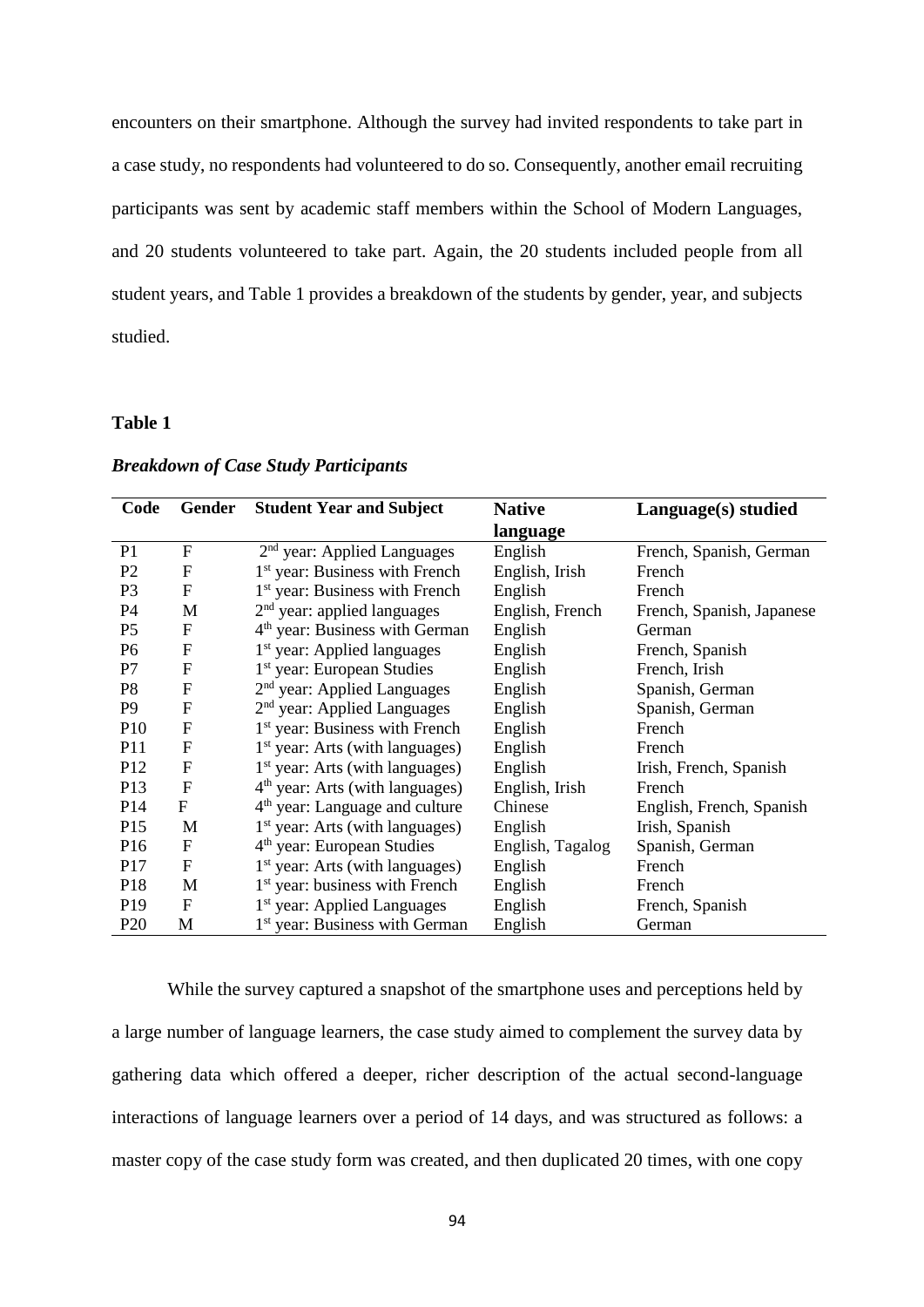for each student. Each student was emailed their individual form every second day, at a time agreed in advance with the researcher, which they would ideally populate seven times across a two-week period. Through this process, the researcher ended up with individual data on each of the 20 participants, all of which could also be combined to generate data on the group as a whole. The case study resulted in 133 completions from a possible 140 (see Appendix B for a link to the case study form).

The final stage of the project was a group interview. All 20 case study participants were invited to the interview, and 7 attended. The interview produced a transcript of 10,897 words which was subjected to thematic analysis before being triangulated with the data from the survey and case study stages. In the context of this study, 'a theme' is something important about the data in the context of research questions and "represents some level of patterned response of meaning within the data set" (Braun and Clarke, 2012, p. 82). The thematic analysis followed the procedure described by Braun and Clarke (2006) as comprising six stages: 1) familiarising yourself with the data; 2) generating initial codes; 3) searching for themes; 4) reviewing themes; 5) defining and naming themes; 6) producing the report. This analysis produced the following 11 thematic sets:

- Apps and language learning
- Casual or incidental exposure or learning
- Enjoyability or non-enjoyability of language learning
- Film, video, and language learning
- Formal or real study
- How the case study raised participant awareness
- Music and language learning
- Planned or deliberate study on smartphones

95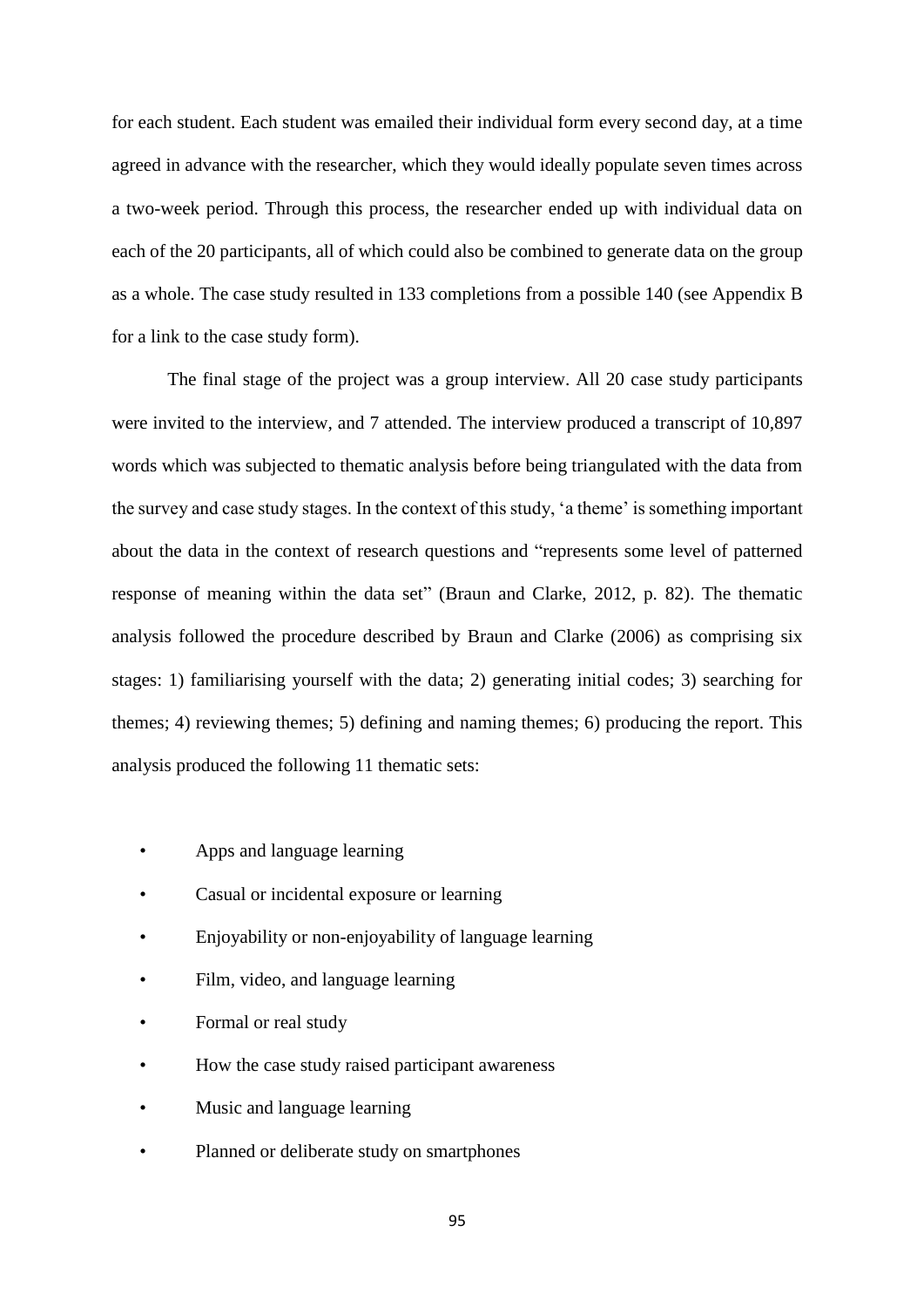- Production of second languages on smartphones
- Reasons for not producing second languages on smartphones
- Smartphones helping to recognise improvement or progress

The thematic data from the interview was then triangulated with data from both the survey and case study stages to ensure that any findings made or conclusions drawn were grounded in all strands of the data.

## **Findings**

As mentioned above, data identified in any individual strand of the data set was triangulated with the other strands of data, to see whether any particular element was identifiable across all three strands. For instance, while survey data did reveal that a small number of respondents encountered second-language content while playing games on smartphones, this phenomenon was not identified during either the case study or group interview, and thus was not considered a significant data item. Only those phenomena which were clearly present across all three data strands were considered sufficiently robust to emerge as findings. During data analysis, three key findings emerged, which are summarised as follows and afterwards discussed in detail, with reference to their appearance in each of the three data strands:

1. Data from all research strands revealed that the participants held clear perceptions of what constitutes 'actual, proper study' which were limited in scope to traditional materials and practices, and with only infrequent use of smartphones.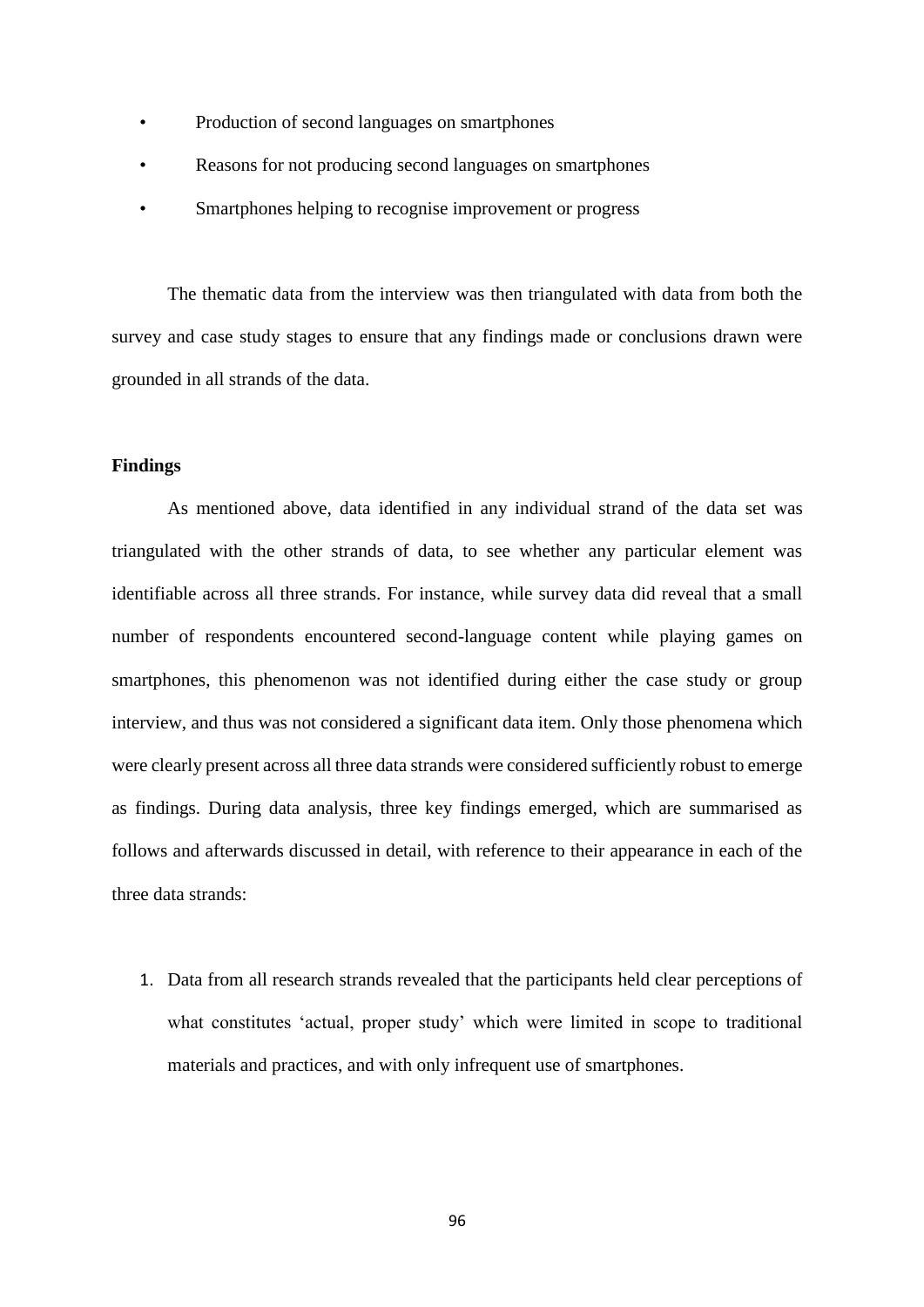- 2. Data also highlighted that the participants had little experience of, and placed little value on smartphones as language-learning resources, instead perceiving them to be devices for communication, entertainment, and even escaping study.
- 3. Data from the survey, case study, and interview demonstrated that the participants' positive experiences with smartphones as language-learning resources were limited to dictionary use, occasional use of language-learning apps, and infrequent engagement in 'study-lite' activities, which they perceive as entertainment with a potential learning aspect (such as listening to second-language music).

## *Finding 1 – "Actual, proper study"*

The title of this paper includes a quote from an interview participant who commented that "for like actual like proper study, and schoolwork, I wouldn't use my phone at all really". Participants repeatedly used words like "actual", "proper", "real", "serious" and "formal" to describe a certain concept of study, with a total of 29 references to this concept during the interview. This kind of study was planned, rather than spontaneous, and focused on more traditional elements of study such as vocabulary and grammar, illustrated by participant quotes such as "sitting down" to study grammar and vocabulary, learning off "a sheet of verbs", and "diving into the books". This is exemplified by the following participant describing what language study means to them: "I think it mostly involves grammar and vocab. So like, kind of like sitting down, and if you're learning verbs, and like writing them out, multiple times, if that helps, or reading them out multiple times."

The expression "sit down" or "sitting down" to study was also mentioned repeatedly, and was interpreted to mean that the participants identified these activities as real or proper study activities, and "sitting down" implies taking the activity seriously and arriving at the correct mentality for successful study. One participant commented that while smartphones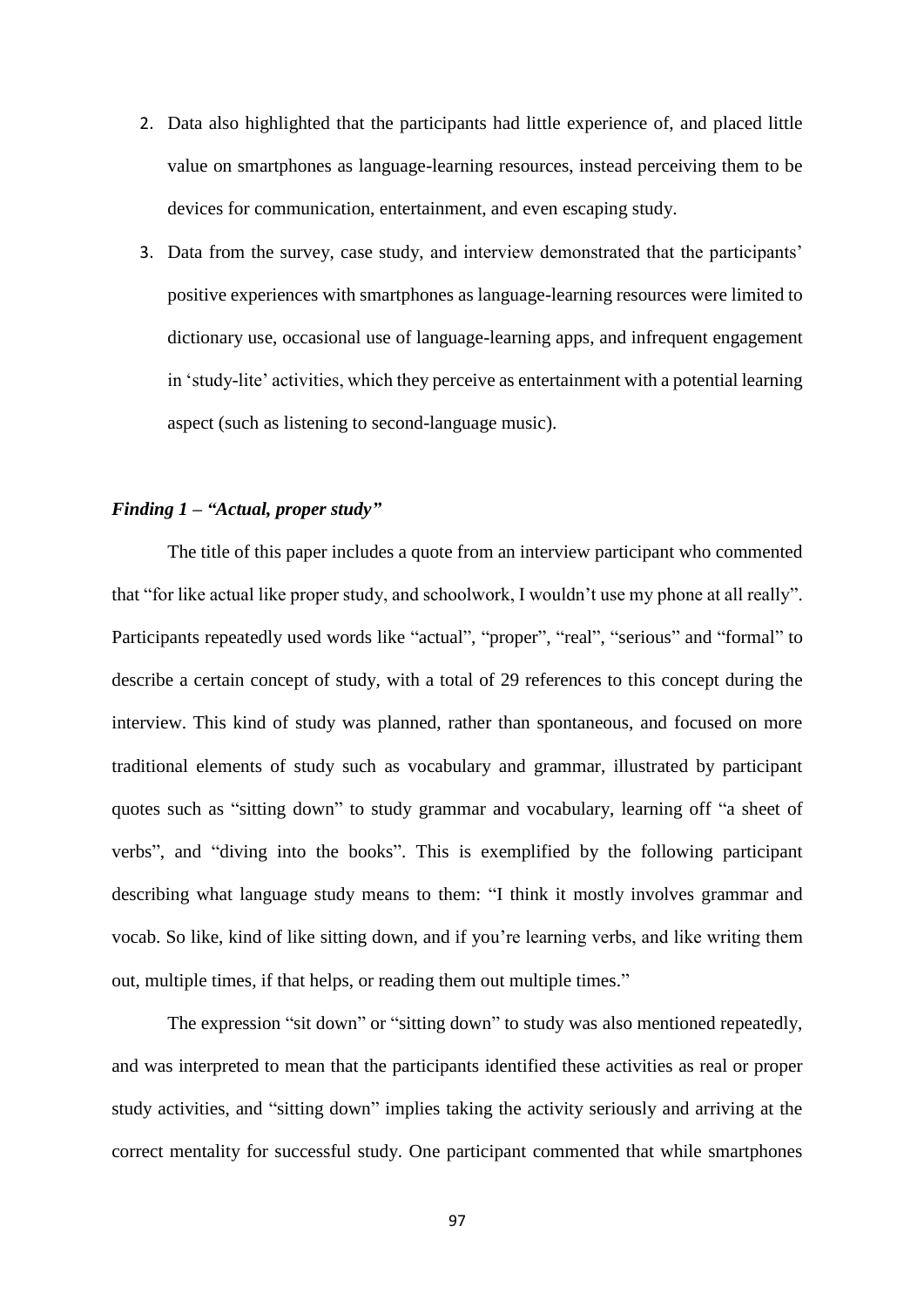were "just for playing around", when she engaged with "proper" learning materials, she "went in with the mentality that […] yeah ok I'm going to do some study now", and such encounters were more likely to be productive as a result. Likewise, another participant noted that for "the formal kind of learning, where you'd be going on to learn, […] you'd always seem to take something away", whereas when second-language content was encountered while idly scrolling through non-dedicated materials such as social media, "I was learning things less often then."

It was also evident from the data that their smartphones have a limited role to play in this form of study in comparison to laptops. Survey data indicated that while the participants spent much more time on their smartphones, it was on their laptops that they did most of their language study, with 67.8% (57/84) of respondents reporting this (compared with 7.1%, (6/84) for smartphones), and the device on which they felt most focused for learning (77.3% (65/84) compared to 3.5% (3/84) for smartphones. This is typified by a participant's quote that "I'd rather to keep like my phone for leisure, and my laptop for actual…work." Overall, the participants held clear and rigid perceptions of what language study is, which involved primarily traditional resources and activities such as those described above, and in which the main device used is overwhelmingly the laptop, with the smartphone being described mainly as "the best way to look up new words."

## *Finding 2 – The Role of Smartphones as Language-learning Devices*

All the participants were smartphone owners, and the data indicated heavy usage patterns, with 75% (63/84) of participants reporting spending at least 3 hours a day on their smartphone, with a further 20.2% (17/84) recording between 1-2 hours daily. Despite this overall usage, smartphones played only a limited and tangential role in the study behaviours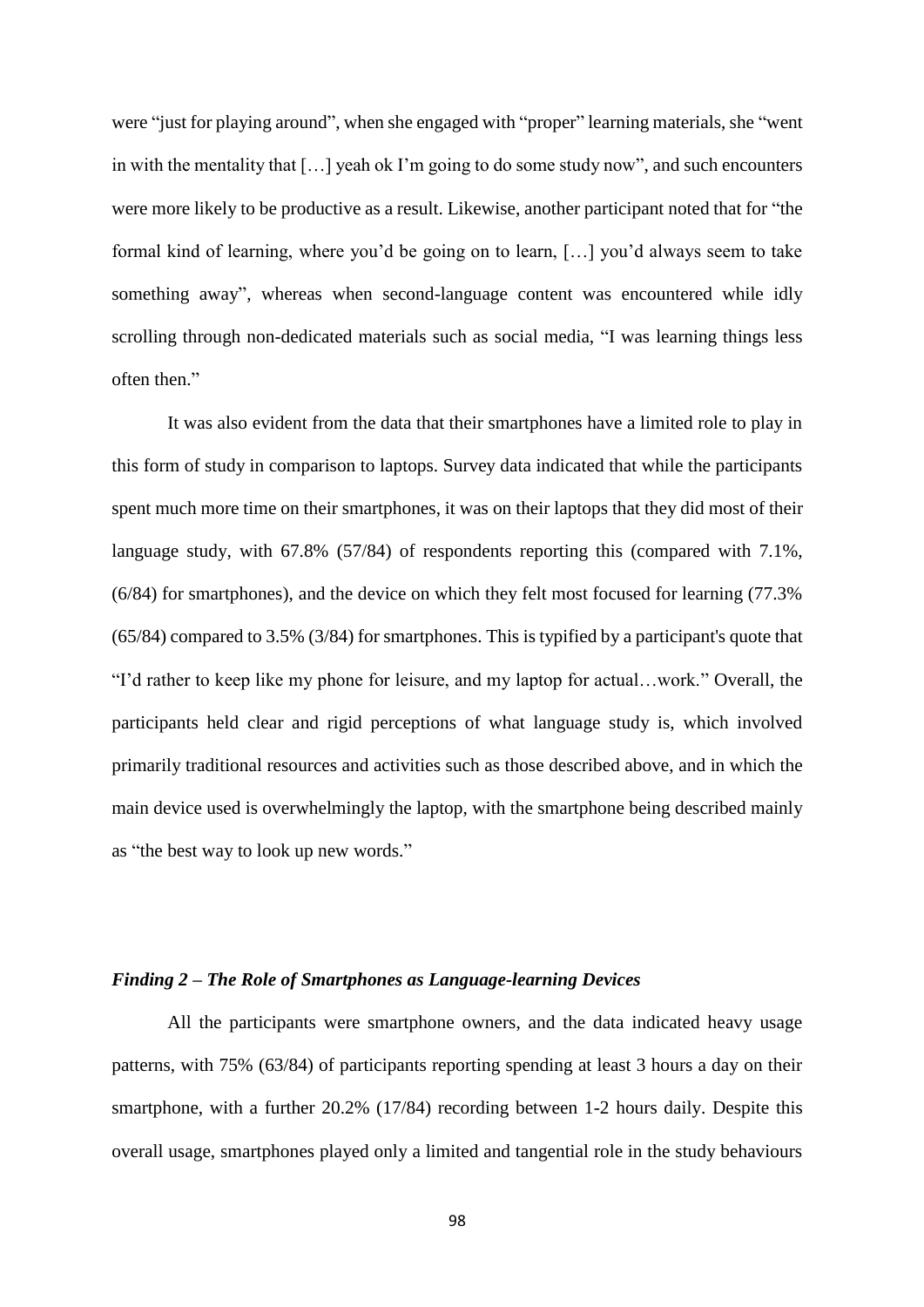of the participants. Beyond the aforementioned use of the smartphone as a dictionary, there was irregular use of a small range of Language Learning Apps (LLA). 27.3% (23/84) of survey respondents, all of whom are students of modern languages at university, had no LLA on their smartphones, and a further 30.9% (26/84) had only one. In terms of the frequency with which they used these LLA, only 26.1% (22/84) of participants accessed their LLA daily, with 73.8% (62/84) doing so less frequently, including 27.3% (23/84) who had no LLA on their smartphones. Overall, beyond use as a dictionary, use of LLA was neither widespread nor regular among the participants.

The case study investigated the nature and extent of smartphone-mediated encounters with second-language content in more detail. It explored the frequency of their spoken, written, reading, listening, and app-related encounters, asking the participants whether they had had any such encounters in the previous 24 hours, and the data is shown in Table 2.

### **Table 2**

#### *Case Study Section 1: Nature of Encounters with Second-language Content*

|                |                                                          | Yes I did | No I didn't |
|----------------|----------------------------------------------------------|-----------|-------------|
| Q1             | Did you speak in a second language using your            | 30.8%     | 69.1%       |
|                | smartphone in the past 24 hours?                         | (41/133)  | (92/133)    |
| Q <sub>2</sub> | Did you read in a second language using your smartphone  | 72.9%     | 27.1%       |
|                | in the past 24 hours?                                    | (97/133)  | (36/133)    |
| Q <sub>3</sub> | Did you watch or listen to content in a second language  | 42.8%     | 57.1%       |
|                | using your smartphone in the past 24 hours?              | (57/133)  | (76/133)    |
| Q4             | Did you write/post in a second language using your       | 27.8%     | 72.2%       |
|                | smartphone in the past 24 hours?                         | (37/133)  | (96/133)    |
| Q <sub>5</sub> | Did you use a language-learning app such as a dictionary | 45.1%     | 54.9%       |
|                | app in the past 24 hours?                                | (60/133)  | (73/133)    |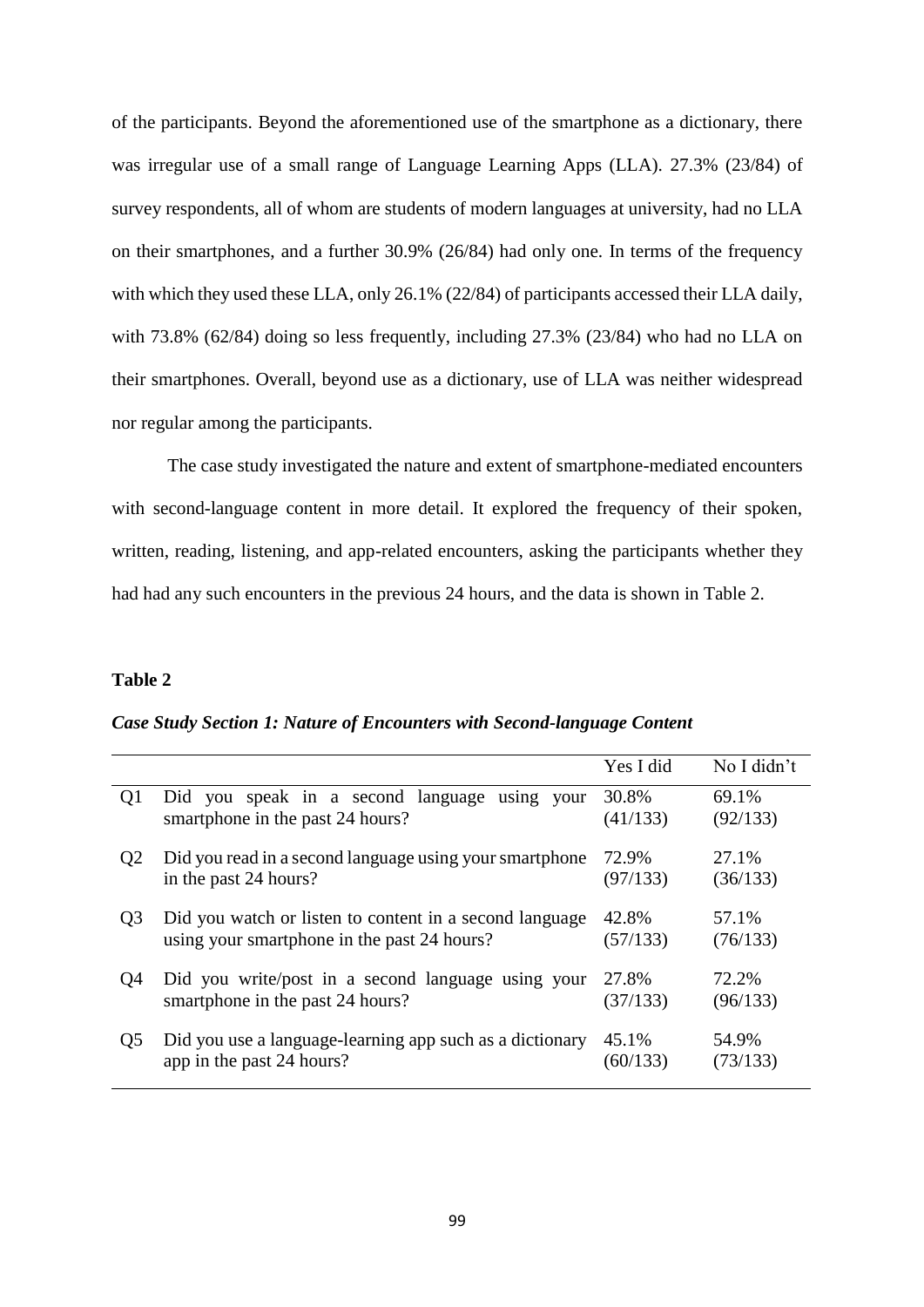As the data show, only in the case of reading were the participants more likely than not to encounter second-language content. The production of language was much less frequent, with participants speaking a second language on their smartphones only 30.8% of the time (41/133), and producing written second-language content production on the devices only 27.8% of the time (37/133).

The case study also investigated the extent to which these encounters were planned or incidental, and part of study or part of leisure. Data showed that the encounters were primarily linked to their study behaviour (45.1% of the time, 60/133), rather than social or entertainment activities (33.1%, 40/133); by the same margin of 45.1% versus 33.1%, these encounters were more likely to be planned than unplanned.

In total, the 20 case study participants reported 333 instances of second-language encounters or use across the two-week period, through both study-related and non-studyrelated activities. As Table 3 shows, these study-related instances were more likely to be connected to their university coursework or homework, with comparatively fewer extramural study activities taking place, and use of LLA being particularly limited, with student use of an LLA other than a dictionary representing just 3.9% (13/333) of instances reported.

## **Table 3**

## *Nature of Study-related Second-Language Encounters*

Case Study Q8: In what ways did you encounter your second language while using your smartphone in the past 24 hours? (Please tick all that apply)

| While doing homework/coursework for university                        | 19.5%    |
|-----------------------------------------------------------------------|----------|
|                                                                       | (65/333) |
| While doing other language study (not related to homework/coursework) | 6.9%     |
|                                                                       | (23/333) |
| While using a dictionary                                              | 14.7%    |
|                                                                       | (49/333) |
| While using a language-learning app (apart from dictionary)           | 3.9%     |
|                                                                       | (13/333) |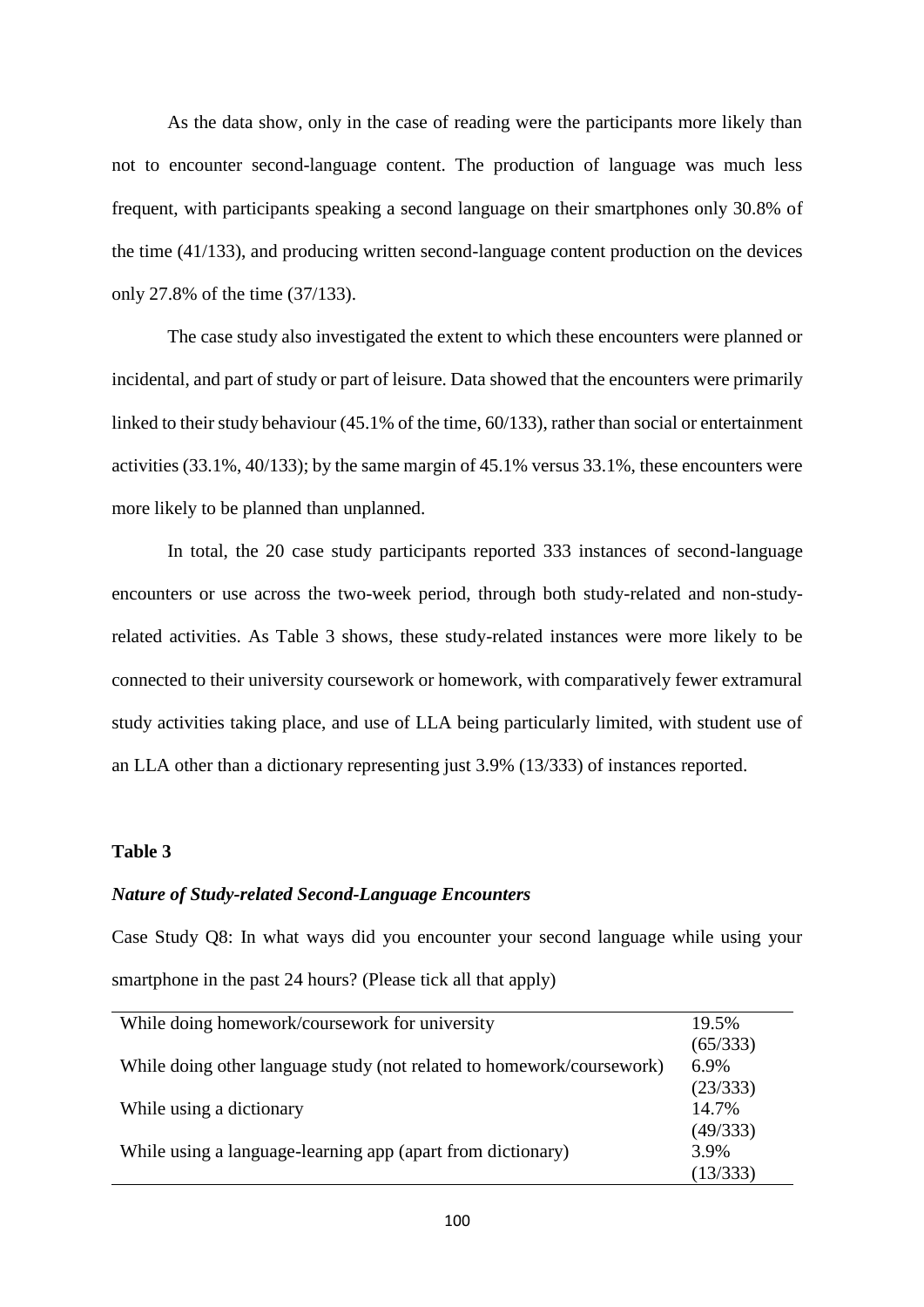As well as study-related second-language encounters, there were also a number of non-study-related encounters, such as entertainment-related and social media-related secondlanguage encounters. Listening to second-language music accounted for 8.1% (27/333) of all instances, watching second-language video content comprised 7.8% (26/333), while secondlanguage web browsing made up 3.9% (13/333). These instances were spread unevenly across the 20 case study participants, with some reporting daily entertainment-related encounters, and others reporting none throughout the case study.

Data for social media-related encounters were similarly unbalanced. Survey data had highlighted that respondents were more likely to encounter second-language content on their smartphones than on other devices, and second-language encounters while engaged in social media activity accounted for 13.8% (46/333) of all instances. However, this exposure to second-language content did not lead to productive engagement with that content. Between all 20 case study participants, public second-language comments on social media represented only 3.6% (12/333) of instances. Instead, there was a slight preference for private rather than public use of second languages, with written communication between friends through social media comprising 6.9% (23/333) of all instances. Interview comments revealed that embarrassment about making mistakes in their target languages, and not having a circle of either native speakers or fellow students of their target languages, were factors behind the low level of second-language production on social media. Overall, participant attitudes to smartphones and social media as potential language-learning resources were exemplified by survey data in which 90.5% (76/84) agreed that *"I use my smartphone to escape study"* and 89.3% (75/84) expressed the same sentiment about social media.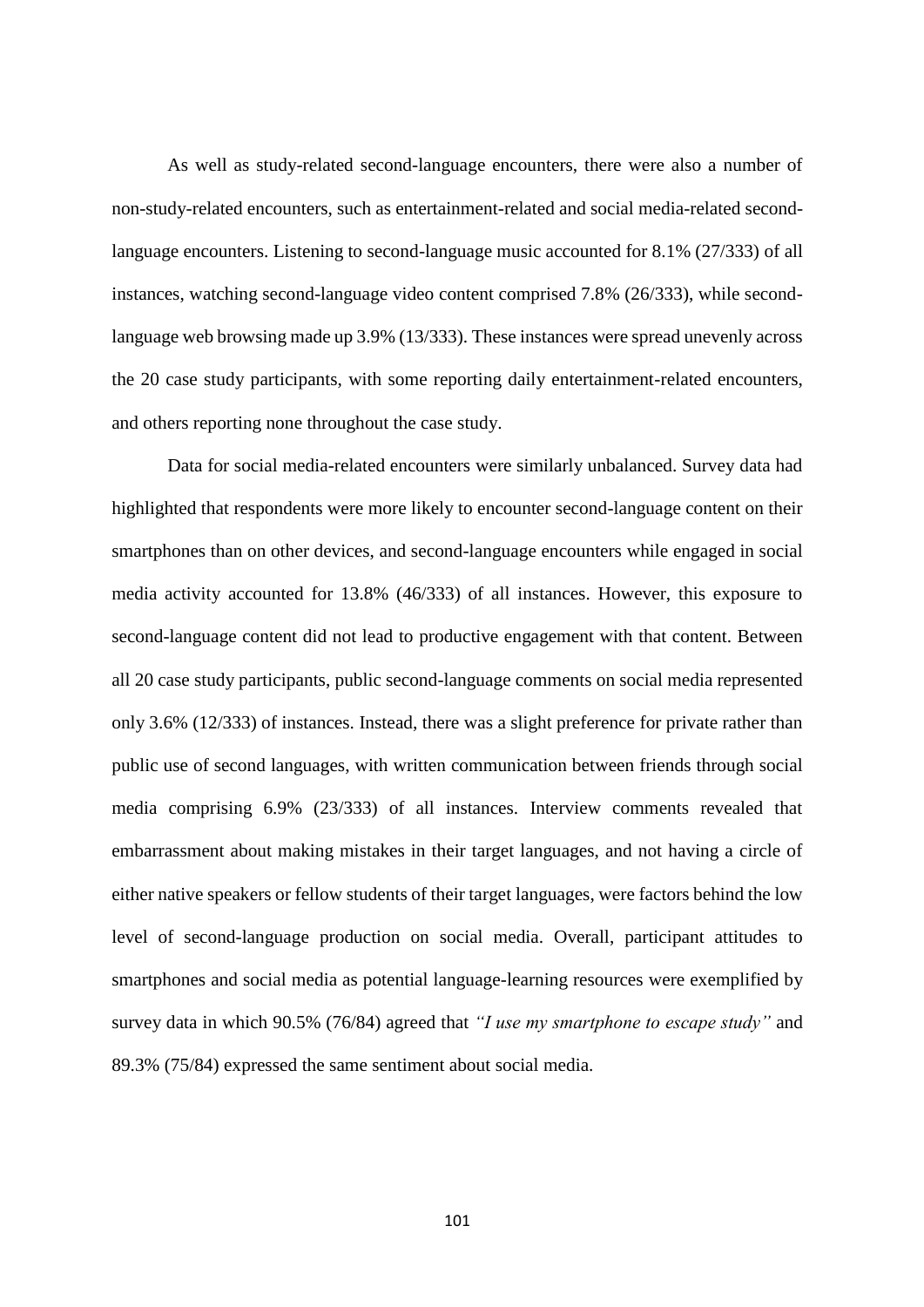## *Finding 3 – Study-lite Activities*

As outlined in the previous two sections, second-language encounters on smartphones were relatively limited, whether for study, for communication, or for any other purpose, and the encounters that did take place were more likely to be related to the participants' university studies than to extramural study or for social or entertainment purposes. The participants held clear and limited perceptions of what resources and practices 'actual, proper' language study involves, and there was little overlap between those perceptions and the various languagelearning affordances of smartphones. However, beyond the concept of 'actual, proper' study, interview data revealed a role for smartphones and social media in a more relaxed blend of study and entertainment.

One participant described how she and her friends use the platform Kahoot!, commenting that "we did that like as a game between friends, we're learning something and it is planned, but there's less pressure to actually buckle down and study." Another participant mentioned listening to French music on her smartphone, which she termed "a positive break from study". Here, listening to music served as a 'study-lite' escape from the tedium of proper study. Such sentiments echo previous research (Demouy et al., 2016, p. 19) which quoted a learner saying that some content can make her "kind of feel [I'm] chilling out, but at the same time [I'm] actually learning as well". There are obvious overlaps here with the concept of Edutainment, although what was evident among participants in this study was a preference for repurposing platforms such as *Youtube* as language-learning resources, rather than using dedicated language-learning platforms. Although this perception of smartphones as a medium for 'study-lite' activities did not receive widespread mention during the study, being less common than the more formal study-related activity described earlier, 'study-lite' activity remains one possible avenue to be explored when integrating smartphones into the learning practices of Irish language students, especially as both the survey and case study data revealed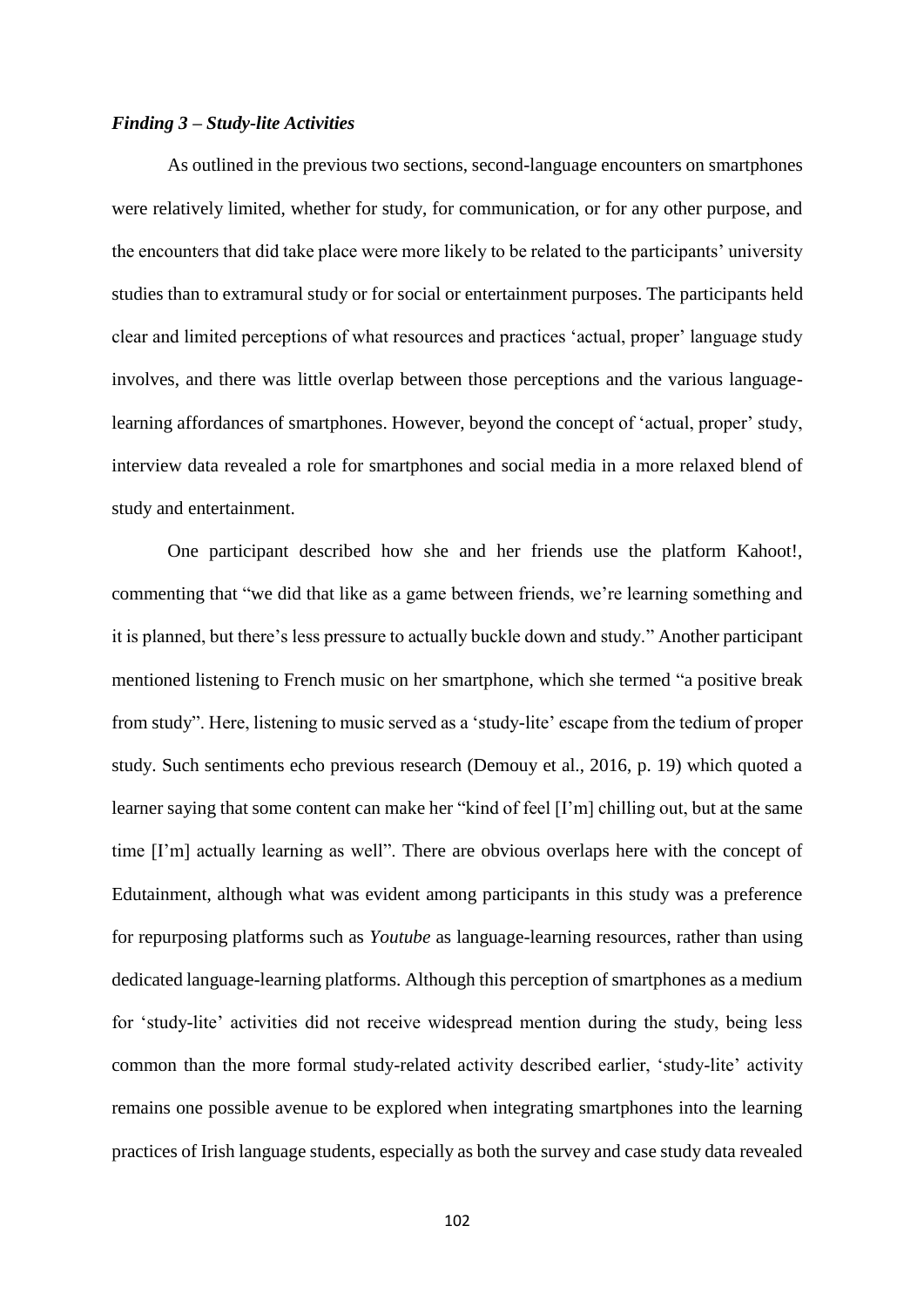that the language learners are already frequent and heavy users of their smartphones for the purposes of social media and consumption of online video content.

## **Discussion**

This section discusses the findings in relation to the research questions. The first two questions investigated participants' use of and disposition towards smartphones as languagelearning devices:

- If and how do the learners currently use their mobile phones to aid their language learning?
- For what reasons are the learners likely to view a mobile phone as a useful languagelearning tool?

The data showed that the participants used their smartphones in a narrow range of ways. Apart from widespread use of the devices as a dictionary to help with their university work, there was limited use of smartphones for other kinds of "actual, proper study", or for use of LLA or other independent study. This limited utilisation of smartphones is perhaps unsurprising given the imbalanced approach to technology highlighted by Marcus-Quinn et al. (2019). There was however, a perception of the devices as having some use for 'study-lite' activities, a less formal and more relaxed form of study using non-traditional materials but which could still have learning benefits, echoing similar findings by Demouy et al. (2016).

The third research question investigated the reasons why learners would be reluctant to view their smartphones as language-learning devices. Similar to Trinder (2017), the data indicated that beyond using smartphones as a dictionary, their perceptions of the device as a tool for communication and entertainment, in conjunction with their perceptions of what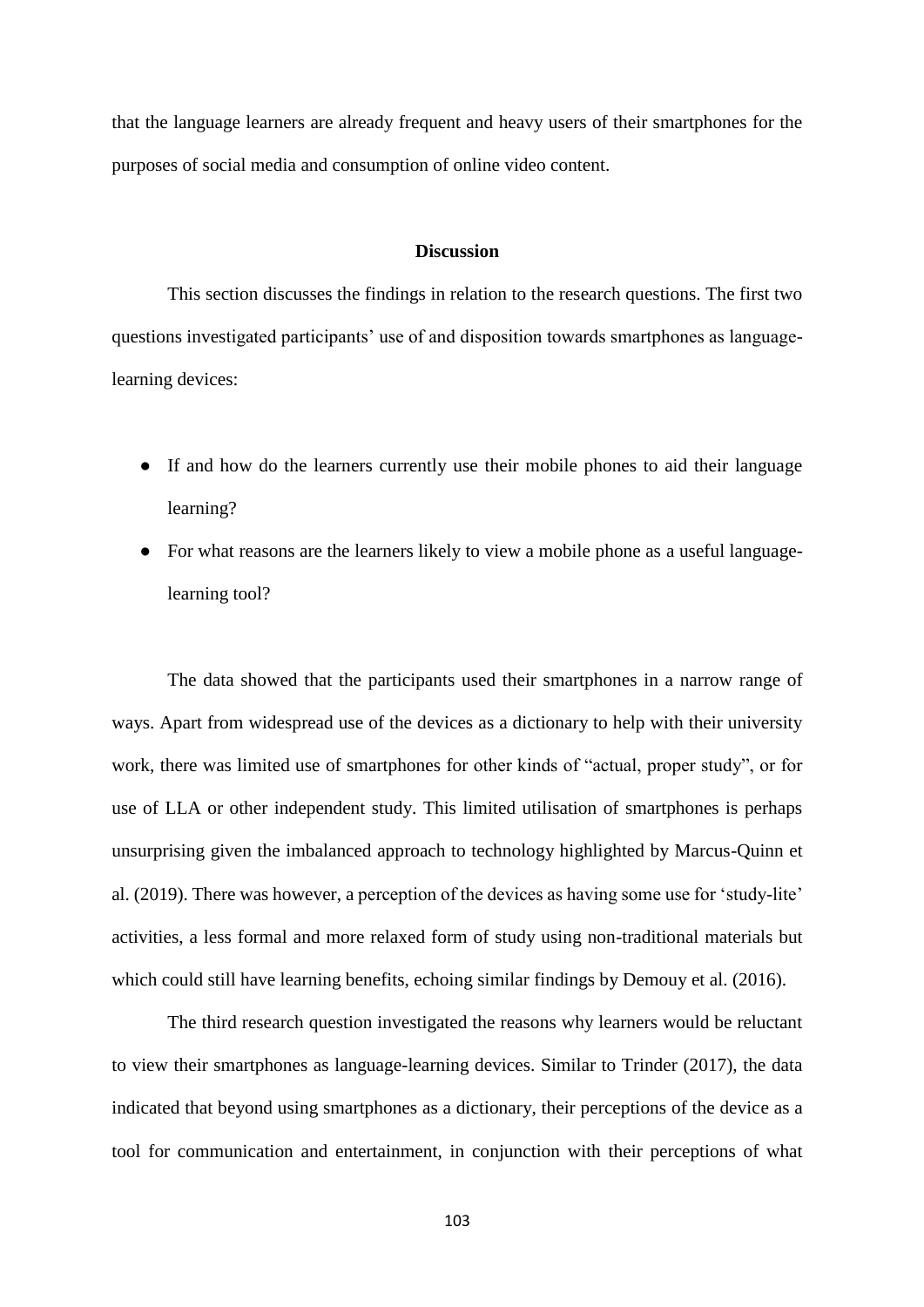comprises, "actual, proper study", meant that use of smartphones for this kind of study was limited and peripheral, with the device instead being perceived as a way to escape study.

There were similar findings for the fourth research question, which explored the extent to which participants viewed social media as potential language-learning resources. While the participants were aware that social media accounted for a majority of their exposure to secondlanguage content, this exposure did not lead to notable levels of production of their own second-language content on social media. Instead, echoing the findings of Stockwell (2008) whose participants displayed the same 'mentality' towards social media as a private space outside their learning resources, social media was not considered a platform "for serious study" and, similar to smartphones, was valued for its entertainment and socialisation qualities, serving as an escape from their studies.

Based on the findings of the study and an examination of the literature into technology in Irish education, the conclusions drawn are that the Irish education system is not adequately equipping and preparing its students to be effective users of smartphones for learning purposes. Schools are free to make their own decisions on the role of smartphones in the classroom, and for the overwhelming majority, smartphones are either ignored or highlighted as a problematic device. Such a focus, in combination with ignoring the smartphone as a potential tool for learning, fosters a perception of the device among learners which limits the roles smartphones can play in the language-learning practices of their owners. To address this issue, the author suggests some steps which will provide a more balanced approach to the place of smartphones in the curriculum and help to develop learners who are better equipped and informed regarding use of smartphones in general, and as part of their studies.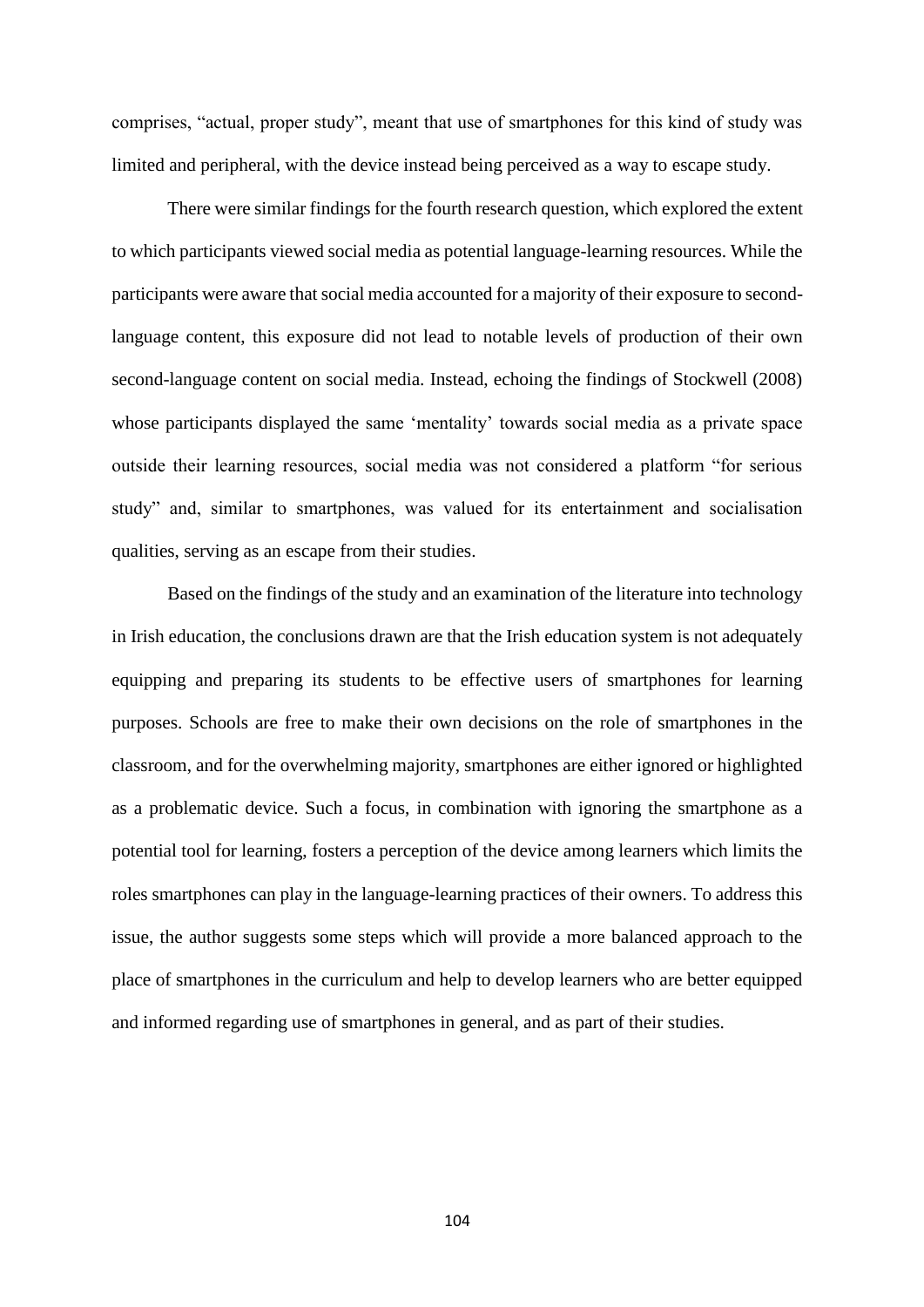#### **Integrating Smartphones and Social Media into the Classroom**

Bearing in mind that traditional use of technology by teachers in the classroom can result in traditional use of technology by learners also (Cosgrove et al., 2014), this section contains four practical classroom steps which will help learners become more informed and aware users of smartphones and social media. These steps are intended not only for third-level but also secondary-level language learners, where, as mentioned above, use of technology can influence learner behaviours. The steps will also help learners develop a broader, more inclusive perception of learning, and a more important role for smartphones within that perception.

First, it must be acknowledged that a smartphone ownership rate of 100% is inevitable among Irish secondary school students, and that use of the device is something for which they need support and guidance. As it becomes more important for learners to develop skills that help them to effectively navigate through, interact with, and utilise the different facets of the online world, so does "the essential role of the teacher in that process" (Godwin-Jones, 2016, p. 6). While teachers may lack confidence in their own digital literacy to competently assume this role, this author believes it is possible for both teachers and learners to take this journey toward smartphone literacy together, and learn with and from each other along the way. To begin this journey, with appropriate revisions to individual schools' Acceptable Usage Policy regarding smartphones, the following steps are suggested:

1. *Raising awareness:* Encouragement of learners to become more conscious of the amount of time they spend online each day, and what they do during this time, across all devices, but particularly on smartphones. This can be done through installation of apps such as Quality Time (for Android OS) or regular checking of the data provided by Apple OS (Settings > Screen Time > See All Activity). In conjunction with an inclass survey or discussion of their own estimated smartphone usage, the data will help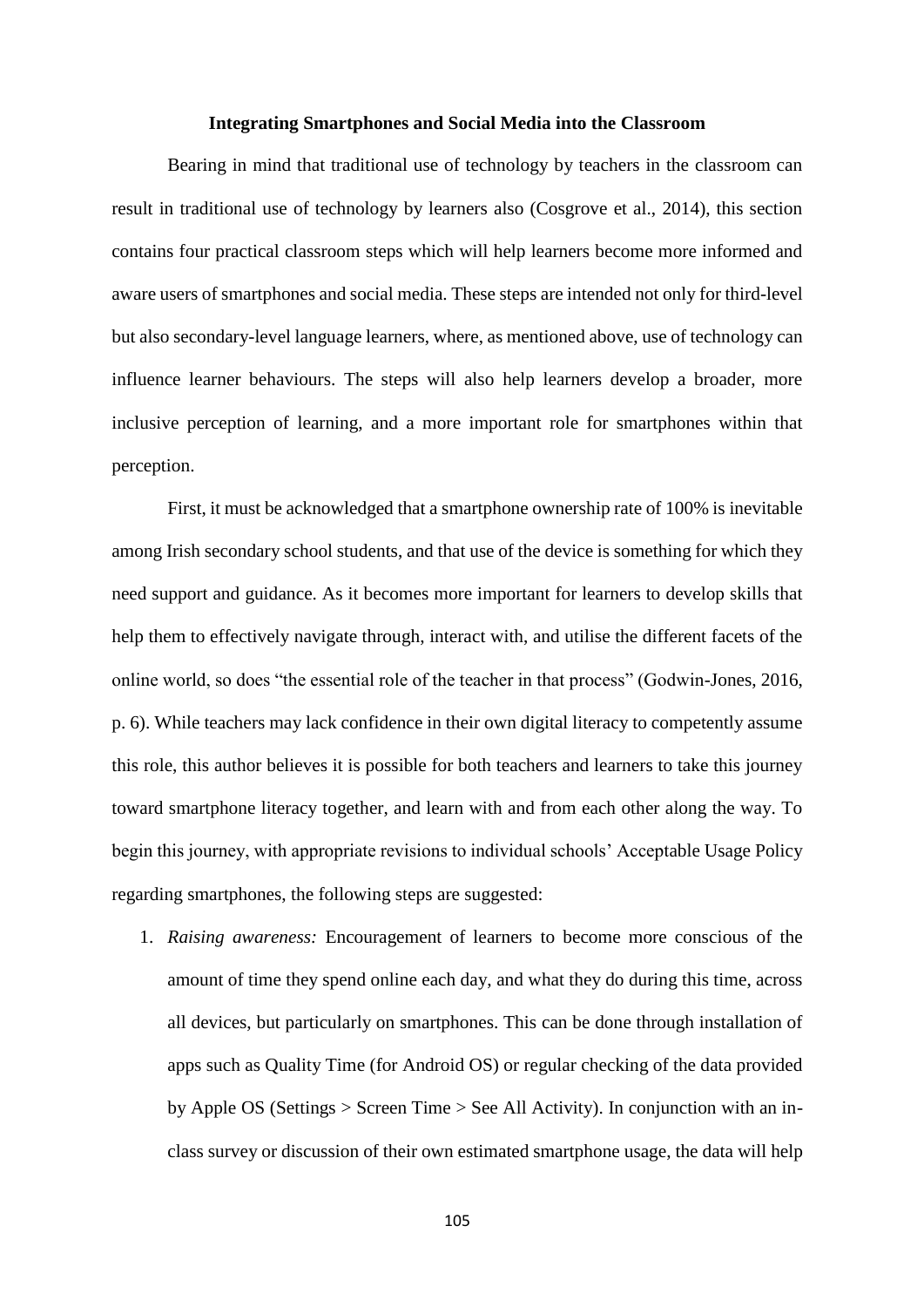raise awareness of how well or poorly students can gauge their smartphone usage habits, will help them better understand their existing digital behaviours and preferences, and also understand just how easily time can be spent, and wasted, on their devices.

- 2. *Dedicated periods of smartphone-mediated learning:* Inclusion of controlled and supervised periods of study for both language learning and other subjects on both smartphones and tablet computers, emphasising the learning value of both. This will both broaden learner perceptions of how learning can take place and what roles devices can play, and also avoid fostering perceptions of the learning value of one device over another, or developing attitudes about what different devices are 'for'. Instead, it will facilitate the development of a more blended perception of technology, in which the smartphone moves towards becoming normalised as a learning device as it is already normalised as part of their daily lives. This may consist of students using a messaging function on their smartphones to practice a target phrase or interaction, or a period of time dedicated to use of a language-learning app such as Duolingo, perhaps followed by a discussion of the merits and limitations of the app.
- 3. *Smartphones to supplement traditional learning:* As well as longer, deliberate periods of study on smartphones, they could also be used to supplement traditional classroom learning. This may involve using smartphones to briefly check specific facts or the meanings of words in the target language. This will foster learner perceptions of smartphones as having value in different learning situations. Having the smartphone on their desk to be used when necessary while they work on a passage from their textbook, for example, is a simple way to introduce brief instances of smartphone use.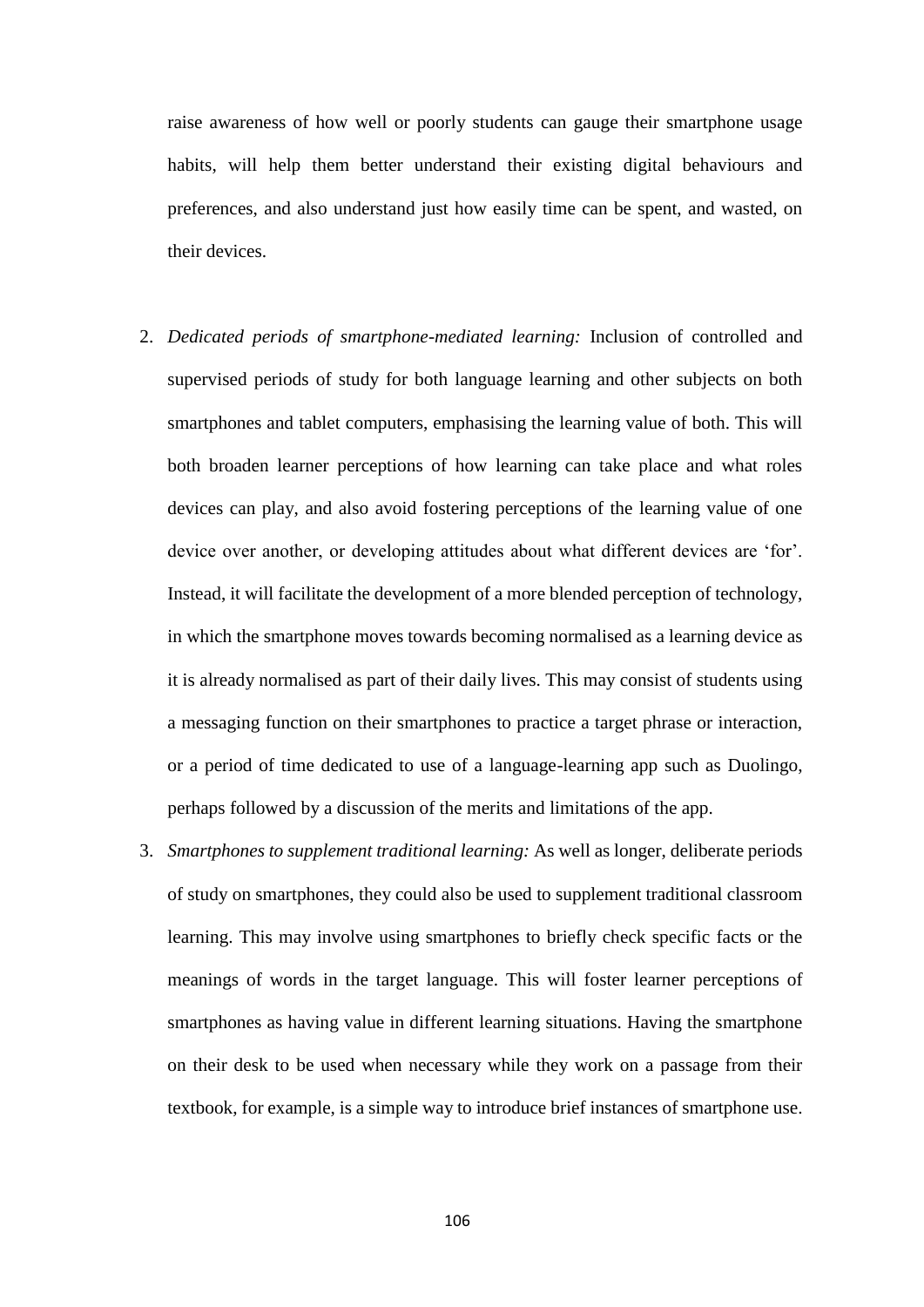4. *Focus on social media:* Inclusion of learning activities which focus specifically on the role that social media can play as a source of second-language content. One suggestion is creating a class or school page on Facebook, for example, and curating that page to the interest of the class by subscribing to relevant content in the target languages (such as a French football team, a Spanish-language music magazine, a German languagelearning social media group). A regular check of these pages in the classroom, and a discussion or evaluation of the new content discovered, can raise learner awareness of the merits of social media as a venue for curating and accessing both authentic secondlanguage content and to see questions posed by fellow language learners.

## **Conclusion**

For much of 2020 and 2021, the education system in Ireland and many parts of the world was forced into remote learning by Covid-19. Increasingly, it seems unlikely that a post-Covid world involves simply "getting back to normal", but that elements of online learning will remain a feature of education and the successful integration of technology into the lives of learners is crucial (Godwin-Jones, 2020). Although the data collected for the study described in this paper pre-dates Covid-19, the insight it provides into how learners use and perceive their different devices offers a timely contribution in this regard.

This study has used the smartphone-related behaviours and attitudes of a cohort of third-level learners in conjunction with existing research into smartphone use among thirdlevel and second-level learners to identify the factors behind the study practices and perceptions determined. Further research which investigates these behaviours and attitudes among secondary students themselves would be most welcome, as would research exploring the ways second-level language teachers use and perceive smartphones as teaching resources.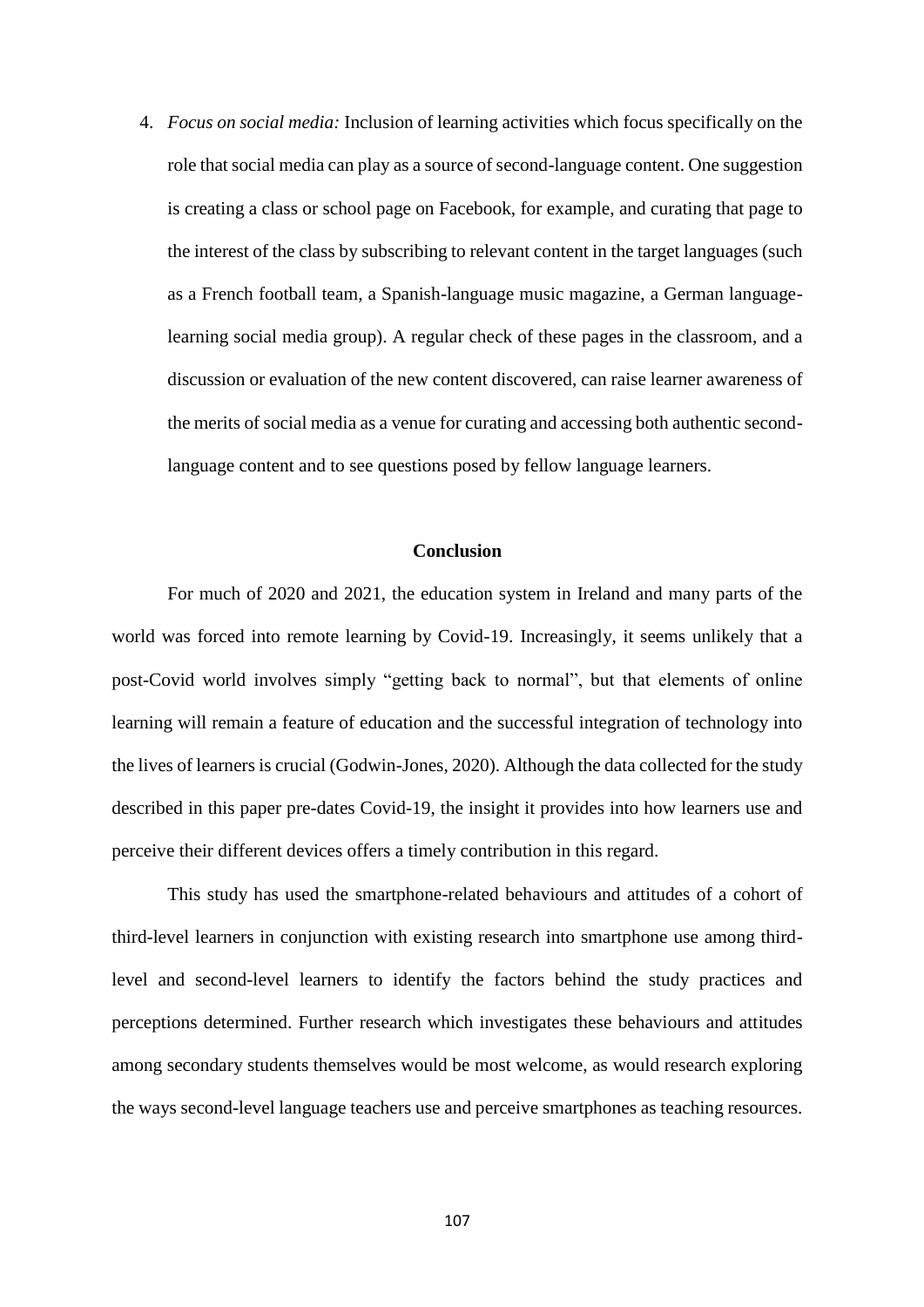As mentioned in the introduction, smartphones have not yet become the educational game-changer previously envisioned, nor have they been normalised in the study practices of our learners in the way teachers and academics have hoped. Nevertheless, smartphones are here to stay, in the lives, the minds, and the hands of our students, whose existing usage of their devices is far from optimal. There is a need to raise student awareness of how smartphones can be used and misused, and there is a place in that process for integration into the classroom as a language-learning device. While many studies have called for greater integration of smartphones into classroom practices, the lack of practical guidance provided means the concept is still opaque and unapproachable in the minds of many educators. Naturally, this author recognises that the steps laid out above will not, by themselves, lead to normalisation of smartphones as language-learning devices. Nevertheless, he hopes they may help to make the process a little less vague and a little more achievable, and give teachers the confidence to take that first step towards integration of smartphones into the classroom.

**Acknowledgements:** The author would like to express his sincere gratitude to Dr. Liam Murray and Dr. Freda Mishan for their support in the completion of this research project.

#### **References**

- Braun, V., & Clarke, V. (2006). Using thematic analysis in psychology. *Qualitative Research in Psychology*, *3*(2), 77-101.
- Braun, V., & Clarke, V. (2012). Thematic analysis. In H Cooper, H. (Ed.), *APA Handbook of research methods in psychology, Vol 2: Research designs: Quantitative, qualitative, neuropsychological, and biological* (pp. 57-71). American Psychological Association.

Brennan, A., & Dempsey, M. (2018). The student voice: the students own views on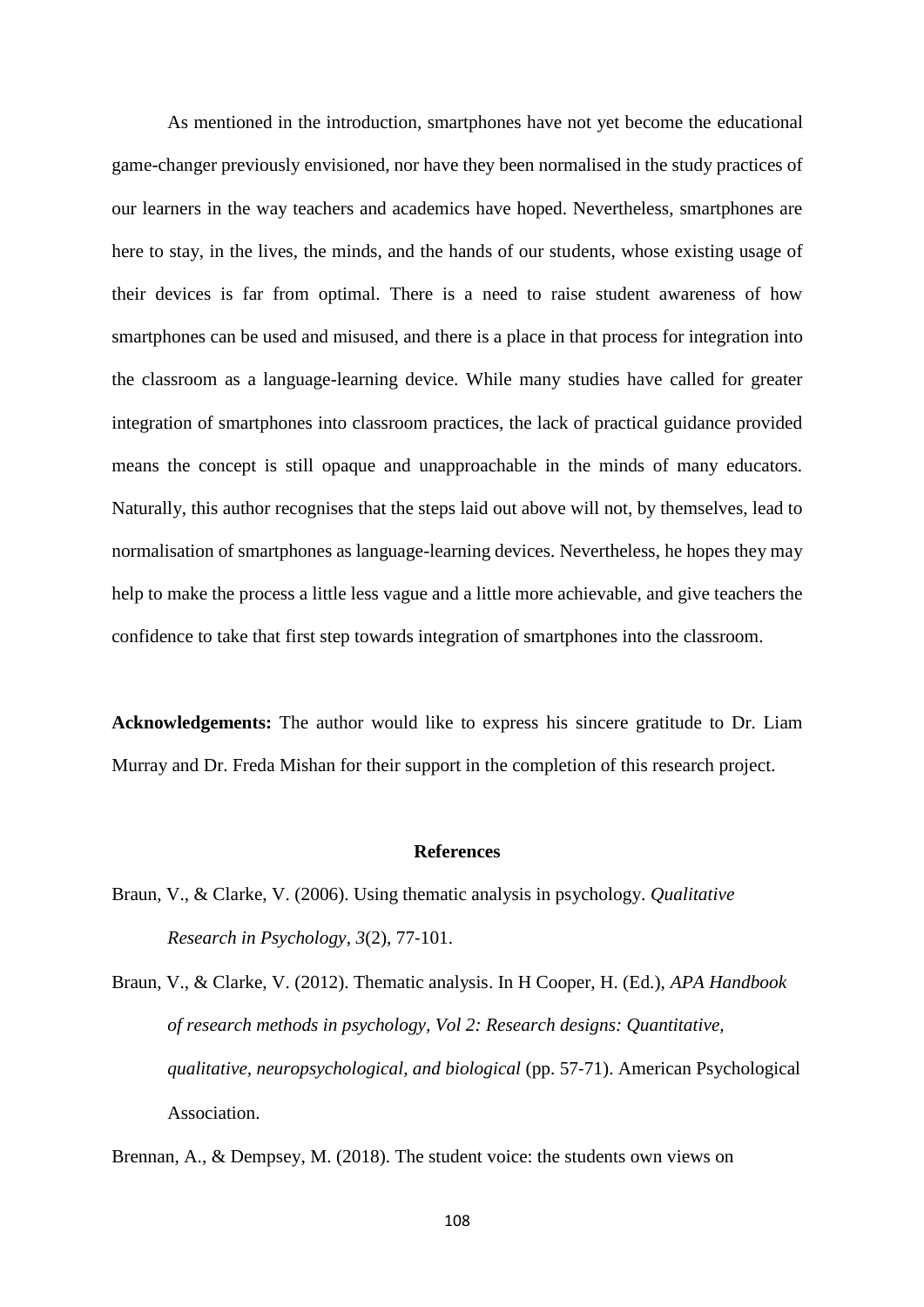smartphone usage and impact on their academic performance. Paper presented at the 12<sup>th</sup> International Technology, Education and Development Conference, Valencia, Spain, 5-7 March.<https://doi.org/10.21125/inted.2018.1836>

- Burston, J. (2014). MALL: The pedagogical challenges. *Computer Assisted Language Learning, 27*(4), 344-357.
- Cosgrove, J., Butler, D., Leahy, M., Shiel, G., Kavanagh, L. & Creaven, A. (2014). *The 2013 ICT census in schools — main report*. Educational Research Centre.
- Demouy, V., Jones, A., Kan, Q., Kukulska-Hulme, A. & Eardley, A. (2016). Why and how do distance learners use mobile devices for language learning? *The EuroCALL Review*, *24*(1), 10-24.
- Dempsey, S., Lyons, S. & McCoy, S. (2018). Later is better: mobile phone ownership and child academic development, evidence from a longitudinal study. *Economics of Innovation and New Technology*, *28*(8), 798-815.
- Dempsey, S., Lyons, S. & McCoy, S. (2020). Early mobile phone ownership: Influencing the wellbeing of girls and boys in Ireland? *Journal of Children and Media*, *14*(4), 492- 509.
- Department of Education and Science. (2000). *Schools I.T 2000: Full report*. <https://www.education.ie/en/Publications/Policy-Reports/Schools-IT2000.pdf>
- Department of Education and Science (2005). *An action plan for educational inclusion*. [https://www.education.ie/en/Publications/PolicyReports/deis\\_action\\_plan\\_on\\_educat](https://www.education.ie/en/Publications/PolicyReports/deis_action_plan_on_educational_inclusion.pdf) [ional\\_inclusion.pdf](https://www.education.ie/en/Publications/PolicyReports/deis_action_plan_on_educational_inclusion.pdf)
- Department of Education and Skills. (2015) *Digital Strategy for Schools 2015-2020 Enhancing Teaching Learning and Assessment*. [https://www.education.ie/en/Publications/Policy-Reports/Digital-Strategy-for-](https://www.education.ie/en/Publications/Policy-Reports/Digital-Strategy-for-Schools-2015-2020.pdf)[Schools-2015-2020.pdf](https://www.education.ie/en/Publications/Policy-Reports/Digital-Strategy-for-Schools-2015-2020.pdf)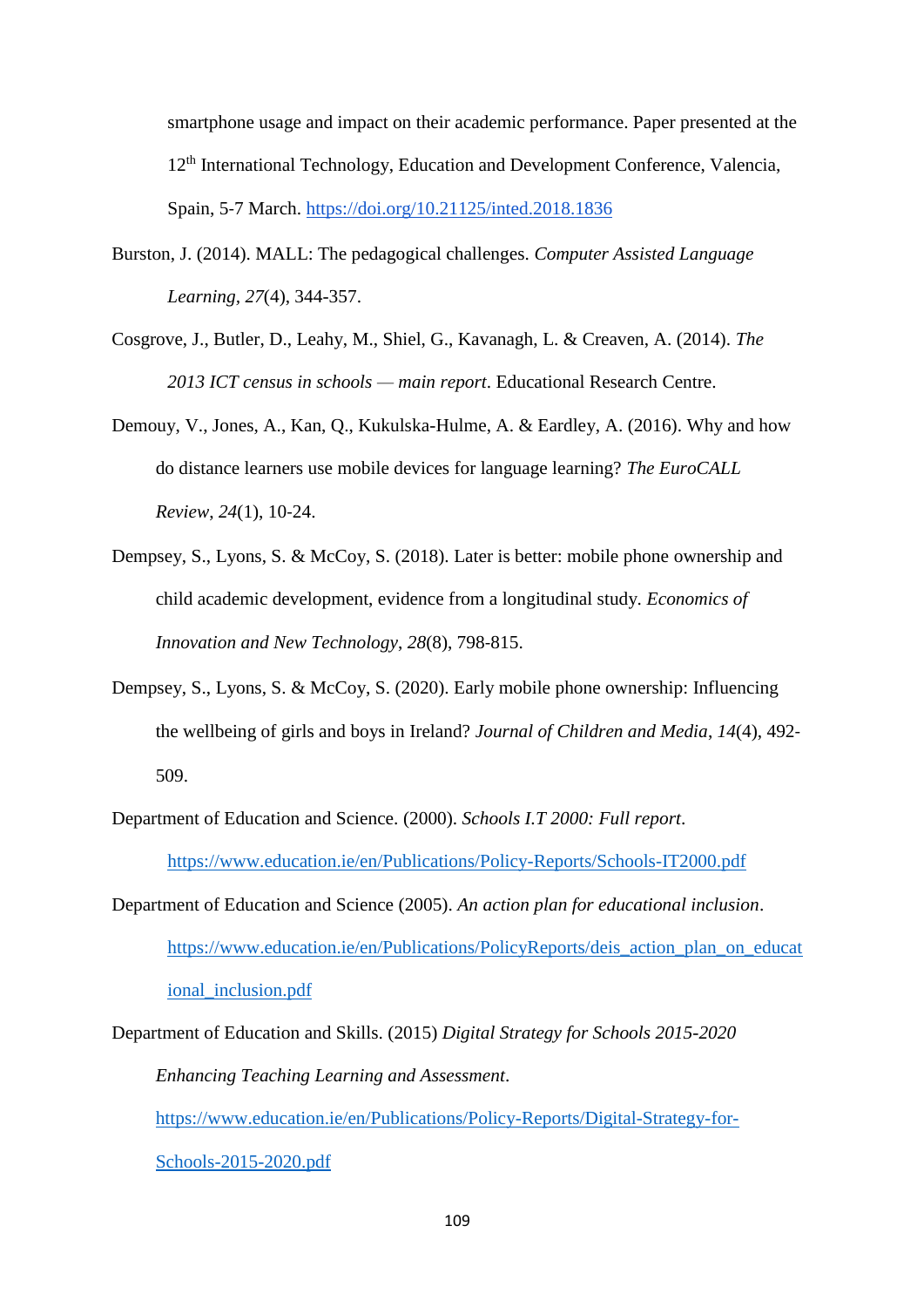Department of Education and Skills. (2019) *Statement of strategy 2019-2021*. [https://www.education.ie/en/Publications/Corporate-Reports/Strategy-](https://www.education.ie/en/Publications/Corporate-Reports/Strategy-Statement/statement-of-strategy-2019-2021.pdf)[Statement/statement-of-strategy-2019-2021.pdf](https://www.education.ie/en/Publications/Corporate-Reports/Strategy-Statement/statement-of-strategy-2019-2021.pdf)

Dudeney, G., Hockly, N., & Pegrum, M. (2013). *Digital literacies: Research and resources in language teaching*. Pearson Education Limited.

Dunne, C., O'Dalaigh, C., & Marcus-Quinn, A. (2020). Report of the Independent Review Group (IRG) on the use of tablet devices in Ratoath College (RC). https://www.ratoathcollege.ie/images/pdfs/ParentLetters/Report\_of\_the\_Independent [Review\\_Group\\_03\\_03\\_2020.pdf](https://www.ratoathcollege.ie/images/pdfs/ParentLetters/Report_of_the_Independent_Review_Group_03_03_2020.pdf)

- Everri, M. & Park, K. (2018). *Children's online behaviours in Irish primary and secondary schools. Research report.* Zeeko, NovaUCD, University College Dublin. <https://zeeko.ie/wp-content/uploads/2018/06/ZEEKO-TREND-REPORT-.pdf>
- Godwin-Jones, R. (2016). Looking back and ahead: 20 years of technologies for language learning. *Language Learning & Technology, 20*(2), 5-12.
- Godwin-Jones, R. (2017). Smartphones and language learning. *Language Learning & Technology*, *21*(2), 3-17.<http://llt.msu.edu/issues/june2017/emerging.pdf>
- Godwin-Jones, R. (2020). Building the porous classroom: An expanded model for blended language learning. *Language Learning & Technology*, *24*(3), 1-18.
- Grant, M. (2019). Difficulties in defining mobile learning: analysis, design characteristics, and implications. *Educational Technology Research and Development*, *67*(2), 361- 388.
- HEAnet (2019). *What is HEAnet's schools team?* <https://www.heanet.ie/schools>
- Irish Primary Principals' Network (2019). *Nearly 70% of primary schools encountering problems as a result of smartphone/social media use outside of school.* [https://www.ippn.ie/index.php/advocacy/press-releases/7776-nearly-70-of-primary-](https://www.ippn.ie/index.php/advocacy/press-releases/7776-nearly-70-of-primary-schools-encountering-problems-as-a-result-of-smartphone-social-media-use-outside-of-school)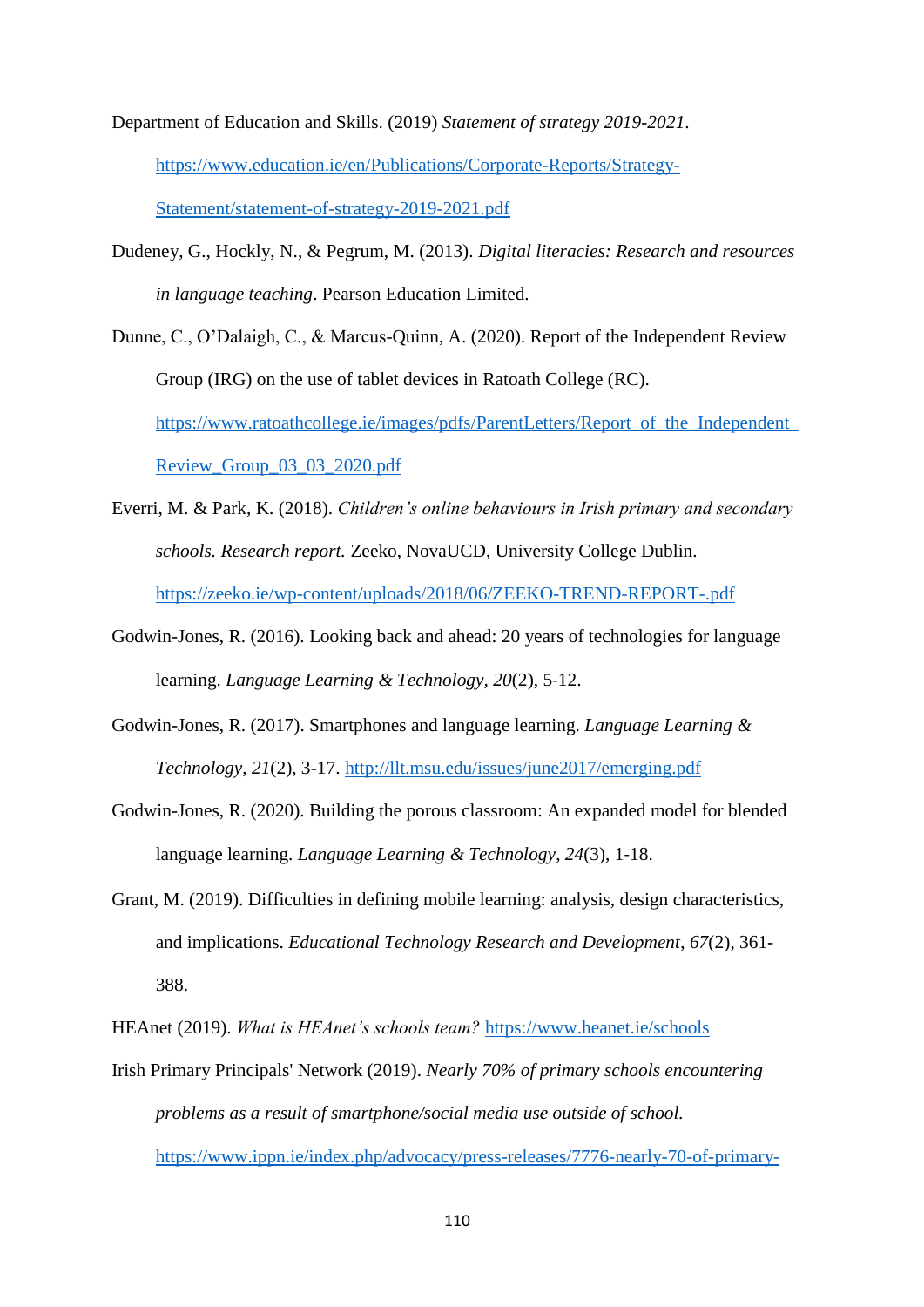[schools-encountering-problems-as-a-result-of-smartphone-social-media-use-outside](https://www.ippn.ie/index.php/advocacy/press-releases/7776-nearly-70-of-primary-schools-encountering-problems-as-a-result-of-smartphone-social-media-use-outside-of-school)[of-school](https://www.ippn.ie/index.php/advocacy/press-releases/7776-nearly-70-of-primary-schools-encountering-problems-as-a-result-of-smartphone-social-media-use-outside-of-school)

- Lai, C. and Zheng, D. (2018). Self-directed use of mobile devices for language learning beyond the classroom. *ReCALL*, *30*(3), 299-318.
- Marcus-Quinn, A., Hourigan, T., & McCoy, S. (2019). The digital learning movement: How should schools respond? *Economic and Social Review*, *50*(4), 767-783.
- Metruk, R. (2020). EFL learners' perspectives on the use of smartphones in Higher Education settings in Slovakia. *Electronic Journal of e-Learning*, *18*(6), 537-549.
- Mullen, M., & Underwood, J. (2012). SMS and Twitter to promote vocabulary awareness. Paper presented at the JALT Conference 2012, Hamamatsu City, 12-15 October.
- Murray, L., Giralt, M. & Benini, S. (2020). Extending digital literacies: Proposing an agentive literacy to tackle the problems of distractive technologies in language learning. *ReCALL 32*(3), 250-271.<https://doi.org/10.1017/S0958344020000130>
- National Centre for Technology in Education (2000). *Blueprint for the future of ICT in Irish education*. Department of Education and Science.

[https://www.pdsttechnologyineducation.ie/en/PUBLICATIONS/](https://www.pdsttechnologyineducation.ie/en/PUBLICATIONS/Other-Publications-Reports/Blueprint-for-the-Future-of-ICT-in-Irish-Education.PDF)

[Other-Publications-Reports/Blueprint-for-the-Future-of-ICT-in-Irish-Education.PDF](https://www.pdsttechnologyineducation.ie/en/PUBLICATIONS/Other-Publications-Reports/Blueprint-for-the-Future-of-ICT-in-Irish-Education.PDF)

- National Council for Curriculum and Assessment (2015). *Framework for junior cycle*. Department of Education. [https://ncca.ie/en/resources/framework-for-junior-cycle-](https://ncca.ie/en/resources/framework-for-junior-cycle-2015-2)[2015-2](https://ncca.ie/en/resources/framework-for-junior-cycle-2015-2)
- National Council for Curriculum Assessment (2016). *Short course digital media literacy.*  Department of Education. [https://www.curriculumonline.ie/getmedia/71b6b946-](https://www.curriculumonline.ie/getmedia/71b6b946-971b-4003-8bfa-028932cc4daa/NCCA-JC-Short-Course-DML.pdf) [971b-4003-8bfa-028932cc4daa/NCCA-JC-Short-Course-DML.pdf](https://www.curriculumonline.ie/getmedia/71b6b946-971b-4003-8bfa-028932cc4daa/NCCA-JC-Short-Course-DML.pdf)
- National Council for Curriculum Assessment (2020). *Primary school curriculum: Introduction.* Department of Education.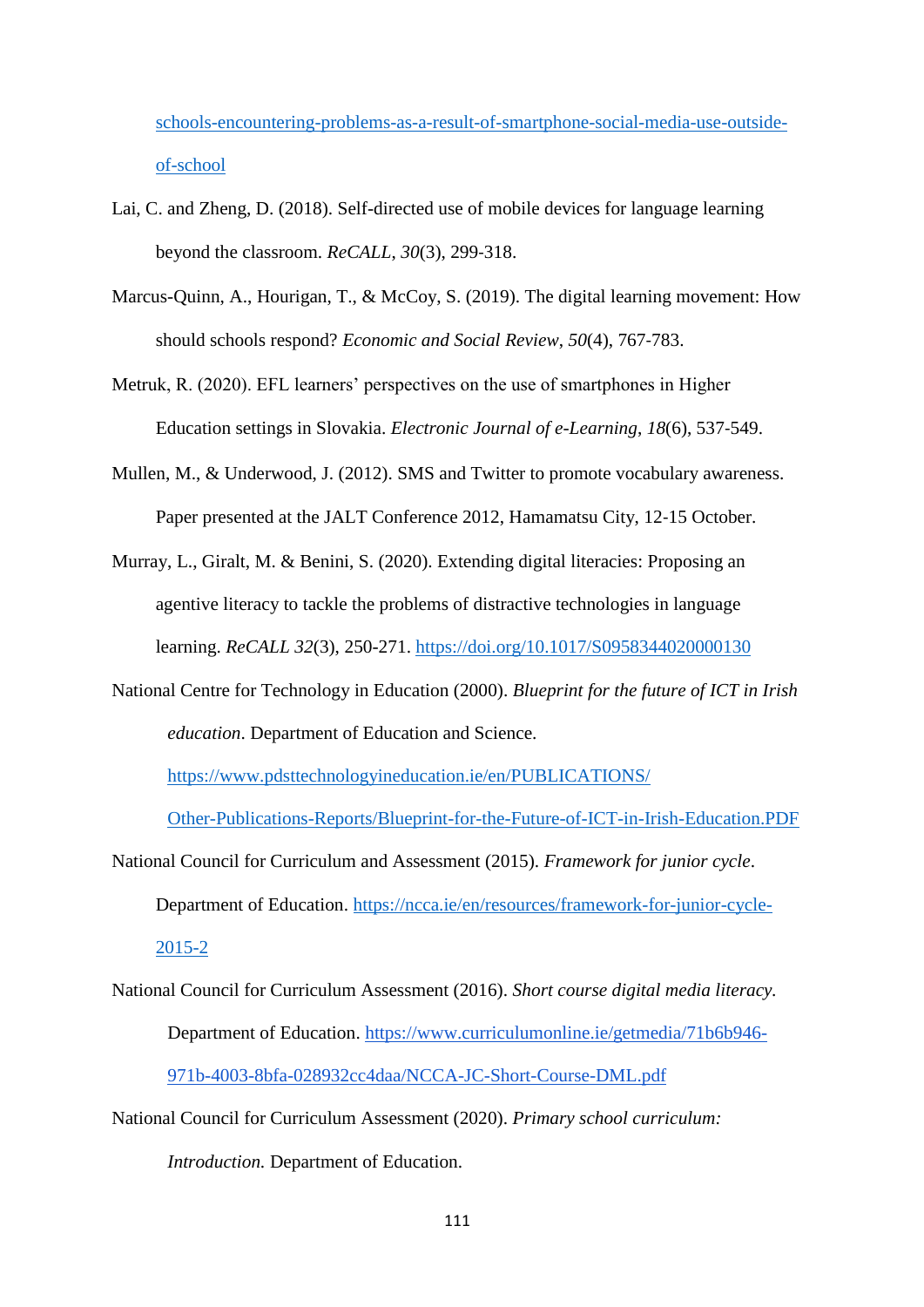[https://www.curriculumonline.ie/getmedia/c4a88a62-7818-4bb2-bb18-](https://www.curriculumonline.ie/getmedia/c4a88a62-7818-4bb2-bb18-4c4ad37bc255/PSEC_Introduction-to-Primary-Curriculum_Eng.pdf) [4c4ad37bc255/PSEC\\_Introduction-to-Primary-Curriculum\\_Eng.pdf](https://www.curriculumonline.ie/getmedia/c4a88a62-7818-4bb2-bb18-4c4ad37bc255/PSEC_Introduction-to-Primary-Curriculum_Eng.pdf)

- Pegrum, M. (2014). *Mobile learning: Languages, literacies and cultures*. Palgrave Macmillan.
- Reinhardt, J. (2020). Metaphors for social media‐enhanced foreign language teaching and learning. *Foreign Language Annals*, *53*(2), 234-242. <https://doi.org/10.1111/flan.12462>
- Shiel, G., Kavanagh, L., & Millar, D. (2014). *The 2014 National assessments of English reading and mathematics volume 1: Performance report*, *Dublin: Educational Research Centre.* [http://www.erc.ie/wp-](http://www.erc.ie/wp-content/uploads/2016/11/NA_2014_Vol1_Final-updated.pdf)

[content/uploads/2016/11/NA\\_2014\\_Vol1\\_Final-updated.pdf](http://www.erc.ie/wp-content/uploads/2016/11/NA_2014_Vol1_Final-updated.pdf)

- Stockwell, G. (2008). Investigating learner preparedness for and usage patterns of mobile learning. *ReCALL, 20*(3), 253-270.
- Studyclix (2018). *Annual teacher survey: See the results*. [https://www.studyclix.ie/Blog/Show/2018-annual-student-surv ey-see-the-results](https://www.studyclix.ie/Blog/Show/2018-annual-student-surv%20ey-see-the-results)
- Sung, Y.T., Chang, K.E., & Liu, T.C. (2016). The effects of integrating mobile devices with teaching and learning on students' learning performance: A meta-analysis and research synthesis. *Computers & Education*, *94*, 252-275.
- Webwise (n.d.). *Get resources*. [www.webwise.ie/teachers/resources/](http://www.webwise.ie/teachers/resources/)
- Webwise (2014). *Using the mobile phone in school: Handling opportunities and risks appropriately*. [https://www.webwise.ie/wp-](https://www.webwise.ie/wp-content/uploads/2014/06/Using_the_mobile_phone_in_school.pdf)

[content/uploads/2014/06/Using\\_the\\_mobile\\_phone\\_in\\_school.pdf](https://www.webwise.ie/wp-content/uploads/2014/06/Using_the_mobile_phone_in_school.pdf)

# **Appendices:**

# **[Link to Appendix A: The survey](https://docs.google.com/document/d/17hMze1qjUblS9v3dX7EBFq2G8xhIfQPM/edit?usp=sharing&ouid=106776862598740960626&rtpof=true&sd=true)**